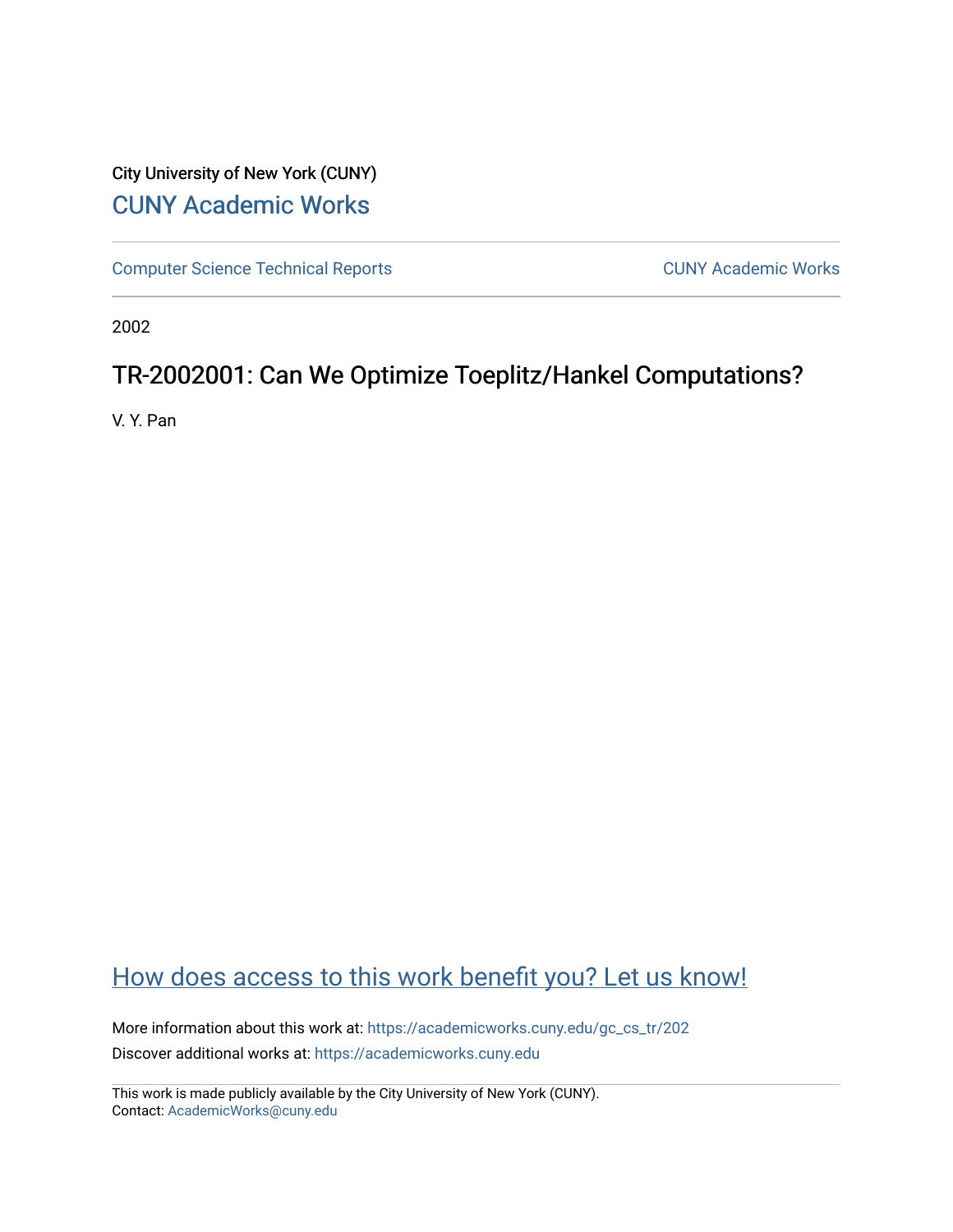# Can We Optimize Toeplitz/Hankel **Computations?**

V. Y. Pan $*$ 

Department of Mathematics and Computer Science Lehman College of CUNY, Bronx, NY 10468, USA ypan@lehman.cuny.edu

May 25, 2002

### Abstract

The classical and intensively studied problem of solving a Toeplitz/Hankel linear system of equations is omnipresent in computations in sciences, engineering and communication. Its equivalent formulations include computing polynomial gcd and lcm, Padé approximation, and Berlekamp-Massey's problem of recovering the linear recurrence coefficients. To improve the current fastest divide-and-conquer algorithm by Morf 1974/1980 and Bitmead and Anderson 1980, we rely on Hensel's  $p$ -adic lifting. We accelerate its recovery stage by exploiting randomization and the correlation between lifting and the computation of Smith's invariant factors of the input matrix. Furthermore, for the average input, the 2-adic version of lifting is sufficient, allowing computations in binary form. Our resulting algorithms solve a nonsingular Toeplitz/Hankel linear system of  $n$  equations by using  $O(m(n)n\mu(\log n))$  bit operations (versus the information lower bound of the order of  $n^2 \log n$ , where  $m(n)$  and  $\mu(d)$  bound the arithmetic and Boolean cost of multiplying polynomials of degree  $n$  and integers modulo  $2^d + 1$ , respectively, and where the input coefficients are in  $n^{O(1)}$ . Our algorithms can be extended to solving nonsingular and consistent singular Toeplitz/Hankel-like linear systems of equations and

<sup>\*</sup>Supported by NSF Grant CCR 9732206 and PSC CUNY Award 66383-0032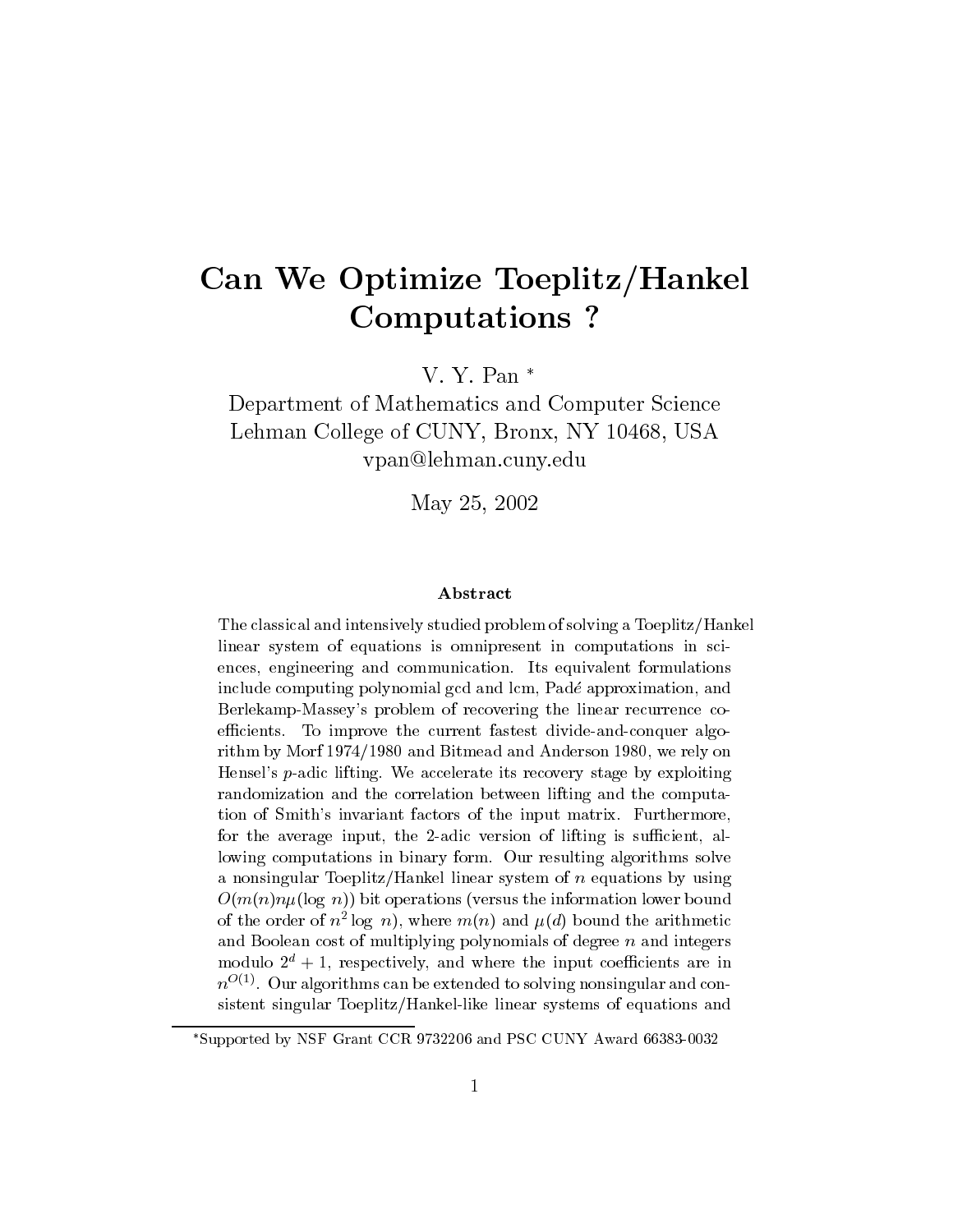computing the resultant, gcd and lcm of two polynomials of bounded degrees as well as a fixed entry of a Padé approximation table and the linear recurrence coefficients provided that the input values are some bounded integers.

**Key words:** Toeplitz matrices, Hankel matrices, linear systems of equations, polynomial gcd, Padé approximation, Berlekamp-Massey problem, Hensel's  $p$ -adic lifting, rational number reconstruction, Smith invariant factors, randomized algorithms, bit complexity.

### $\mathbf{1}$ Introduction

Toeplitz and Hankel matrices and, more generally, matrices with the structure of Toeplitz/Hankel type are omnipresent in computations in sciences. engineering and communication. Solution of Toeplitz/Hankel-like linear systems of equations is required in the shift register synthesis and linear recurrence computation, inverse scattering, adaptive filtering, modelling of stationary and nonstationary processes, numerical computations for Markov chains, solution of PDE's and integral equations, polynomial rootfinding and many other fundamental problems in computer algebra such as computing resultants, Padé approximation, polynomial gcds and lcms (see more items and further bibliography in [KS99], [P00, Section 1.1] and [P01]). Furthermore, the displacement transformation approach of [P90] enables reduction of computations with matrices having structures of Cauchy, Vandermonde and other types to the Toeplitz/Hankel-like case.

Matrix structure can be intensively exploited in devising the solution algorithms to decrease the solution cost dramatically, from the order of  $n<sup>3</sup>$ flops in Gaussian elimination for a nonsingular Toeplitz/Hankel system of *n* equations  $Mx = b$  to  $O(n^2)$  in the "fast" algorithm by Levinson 1947 and Durbin 1959, and further to  $O(n \log^2 n)$  in the "superfast" divide-andconquer MBA algorithm by Morf 1974/1980 and Bitmead/Anderson 1980 (cf.  $[P01]$ ).

The more realistic measure, which we adopt, is the bit operation cost. To each arithmetic operation performed over the integers modulo  $q$ , that is. with d-bit precision, for  $d = \lceil \log_2 q \rceil$ , we asign the cost of  $\mu(d)$  bit operations (hereafter log stands for  $log_2$  unless specified otherwise), where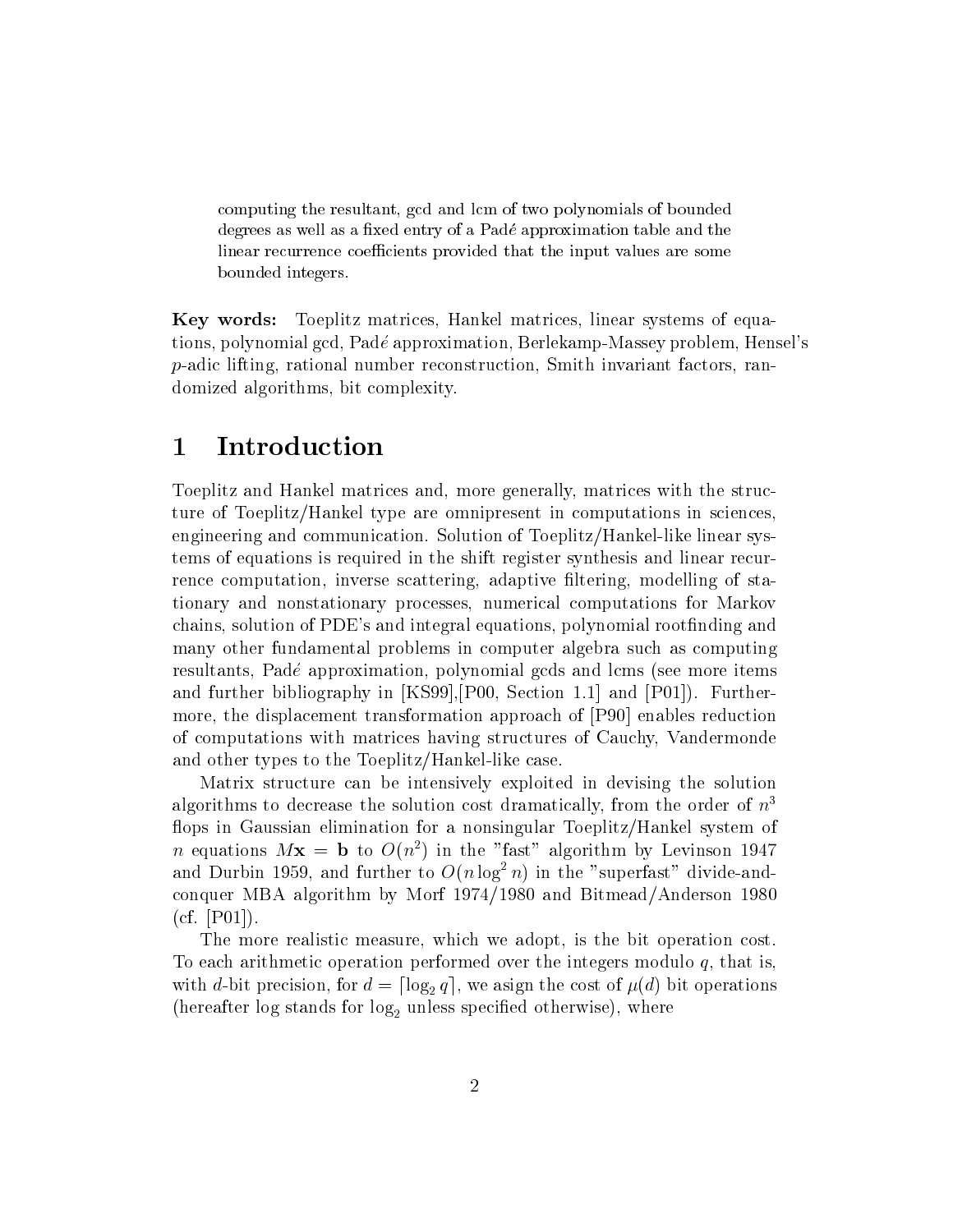$$
\mu(d) \le C_{class}d^2, \mu(d) \le C_k d^{\log 3}, \mu(d) \le (C_{ss}d \log d) \log \log d, \qquad (1.1)
$$

 $\log 3 = 1.58496..., 0 < C_{class} < C_k < C_{ss}$ , and the above bounds are supported by the classical, Karutsuba's, and Schönhage-Strassen's algorithms, respectively [GG99].

The most popular way of controlling the precision is by applying the CRA (Chinese remainder algorithm). The input is integral (or made integral by scaling), and the computations are performed modulo distinct random primes  $p_1, \ldots, p_s$  such that a nonsingular matrix M is very likely to remain nonsingular modulo  $p_1, \ldots, p_s$ . The output is recovered first modulo  $p = p_1 \cdots p_s$ by using the CRA, and then in rational form based on the rational number reconstruction algorithms [GG99], [PW02], provided that the product  $p_1 \cdots p_s$  exceeds  $2\delta|\nu|$  for every rational output value  $\nu/\delta, \delta \geq 1$ . This property enables recovery of each value  $\nu/\delta$  from  $(\nu/\delta)$  mod  $p_i, i = 1, \ldots, s$ . The latter stage of rational number reconstruction is generally considered quite hard but not for the MBA algorithm, which computes  $det(M)$  as by-product. The scaled output vector  $\det(M)\mathbf{x}$  is an integer vector, and its reconstruction from  $(\det(M)\mathbf{x})$  mod p is cost-free.

To specify the bit cost bound for the MBA, let  $m(n)$  be the arithmetic cost of multiplying two polynomials of degree  $n-1$ .

$$
2n - 1 \le m(n) \le (c_* n \log n) \log \log n,\tag{1.2}
$$

for a constant  $c_*$  [CK91]. In the introduction, we also assume for simplicity that all input values lie in the range  $(-q, q)$  for q in  $n^{O(1)}$ . (Later on, we relax this assumption.) Then the MBA algorithm computes  $x = M^{-1}b$  by using  $O(n\mu(\log n)m(n)\log n)$  bit operations. Any further progress was supposed to be hard because we deal with a central problem of structured matrix computations open and intensively studied since 1980. Moreover (see [P01]), the solution of Toeplitz/Hankel linear system is equivalent to the computation of polynomial gcd/lcm and a fixed entry of Padé table and is closely related to computing the resultant of a univariate polynomial; these are even older problems, central and most intensively studied in computer algebra [GG99]. Berlekamp-Massey's problem of the recovery of the coefficients of a linear recurrence is another celebrated and intensively studied equivalent formulation of the same problem [BGY80]. Thus our new progress should be viewed as surprising.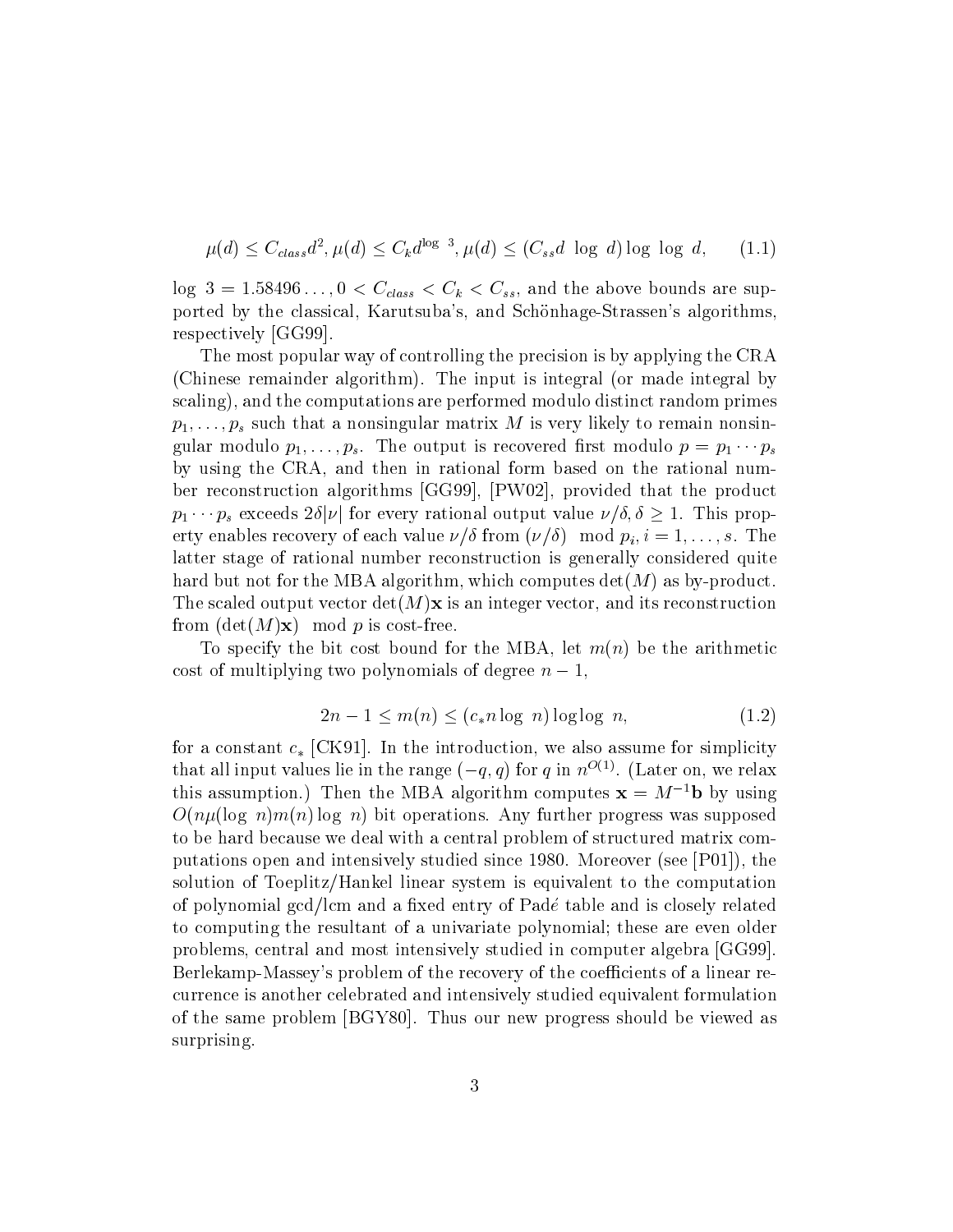Our first step is to rely on the distinct approach, based on  $p$ -adic Hensel's lifting. To its practical advantage versus the MBA algorithm, only a single random prime p in  $n^{O(1)}$  is sufficient, and all lifting computations are with two matrices of the same size  $n \times n$ . Another advantage is that the bit cost of lifting decreases to  $O(nm(n)\mu(\log n))$ , thus approaching closer the lower bound of the order of  $n^2 \log n$ . This many bits are generally required already to represent the *n* output values, each with up to *n* log *n* bits.

The technical problems arise, however, at the stage of rational number reconstruction.  $det(M)$  is not available as by-product anymore, and the known algorithms require the order of  $n^3 \log^2 n$  bit operations at this stage. Substantial help came very recently from [PW02] where the extended Euclidean algorithm for integers was improved dramatically. This immediately implied acceleration of our rational number reconstruction to  $O(n\mu(n \log n) \log n)$ . which matches but still does not beat the MBA cost bound.

In this paper we propose two new randomization techniques. Both of them exploit and extend the approach of [P87], [P88], [ABM99], [EGV00], which relates p-adic lifting to the computation of Smith's invariant factors of  $M$ . These techniques decrease the bit cost of the recovery of the output from its modular value to or below the level of the lifting cost. Our first technique includes the known trick of probabilistically computing the lcm of several integers  $q_1, \ldots, q_k$  as the denominator of the random linear combination of the reciprocals  $1/q_i$  [P92], [BP94], [CFG99], but exploits it in a new context with support from Smith's leading factor  $s_n$ . With this technique we decrease the recovery cost to  $O(\mu(n \log n) \log n)$ ; the output is represented as a pair  $y, s_n$ , where the components of the vector  $y = s_n x$  are output as  $p$ -adic numbers. For practical purpose, however, the binary representation of all output values is desired.

Our second technique (actulally a combination of three techniques) handles the problem of conversion to the binary base in a novel way, including a new binary version of Hensel's lifting (where the basic prime can be 2 even if  $det(M)$  is even) combined with perturbation of the input matrix by small rank random matrices and the variable diagonal or modular continuation techniques. So, we arrive at a practical solution to this practical problem by computing the output within the desired cost bound for an average Toeplitz/Hankel-like matrix  $M$ . We cannot trace this solution and its techniques back to any previous works, except for the variable diagonal techniques we proposed in 1985 (see the details and the bibliography in  $[PO0]$ ).

Our algorithms promise to be practical, and the techniques are also of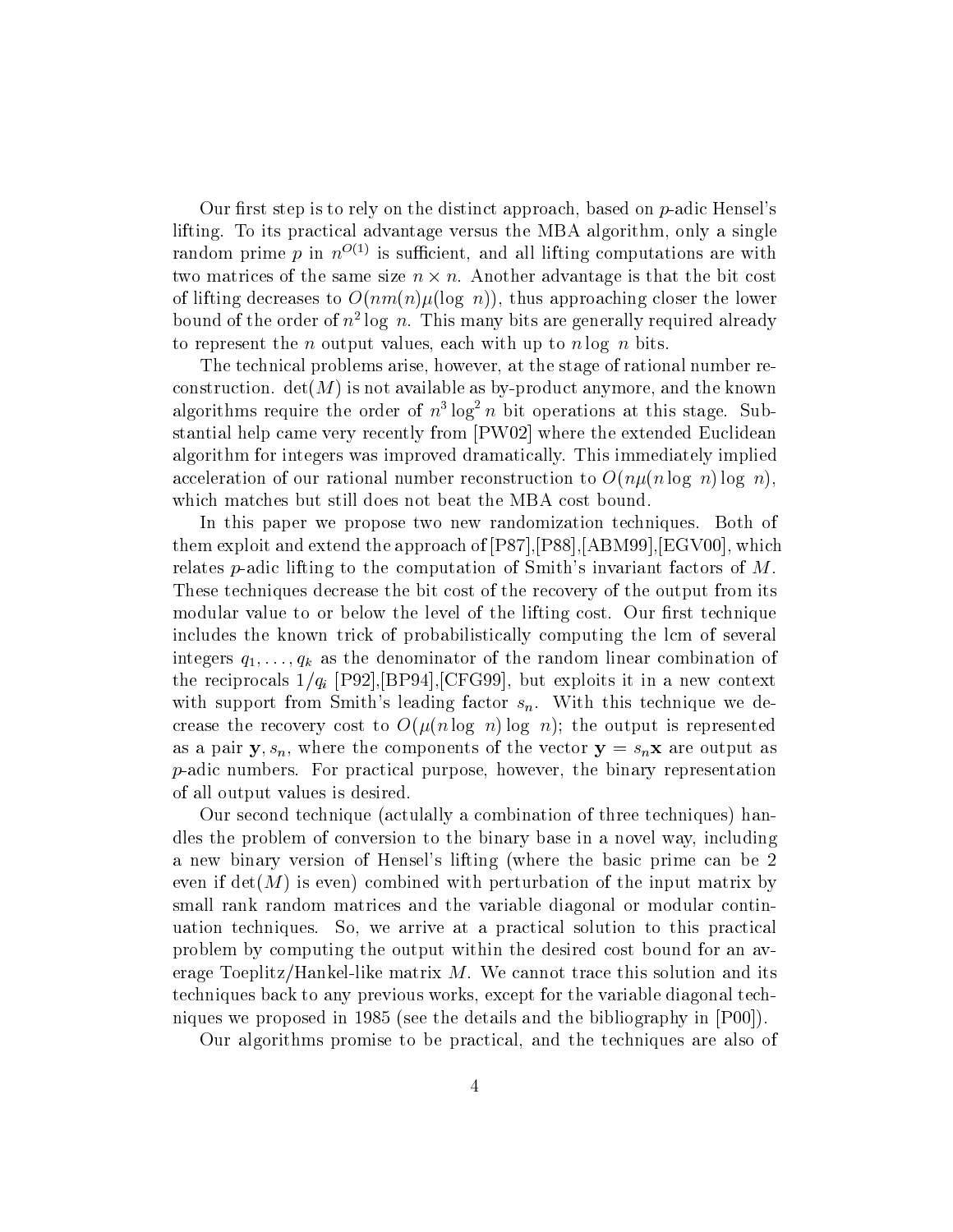independent theoretical interest: they enable us to compute the determinant and all Smith's factors of a general or structured average matrix  $M$  at the same randomized asymptotic bit cost as we achieve for solving linear systems.

For simplicity, we specify our algorithms and complexity estimates for Toeplitz matrices, but the extension to the Toeplitz/Hankel-like case is straightforward. Furthermore, our algorithms can be extended to solving a consistent but singular general or Toeplitz/Hankel-like linear system  $Mx = b$  and computing a vector from (or a basis for) the null space of a singular general or Toeplitz/Hankel-like matrix  $M$ . The latter extensions are straightforward as soon as a nonsingular submatrix of  $M$  of the maximum size is computed, and we compute such a submatrix probabilistically by applying the MBA algorithm modulo a single random prime p in  $n^{O(1)}$  to a randomly preconditioned input matrix  $M$  [P01]. The arithmetic cost of the MBA algorithm is  $O(n \log^2 n)$ , so the bit cost is small as long as the algorithm is performed modulo p, that is, with the precision of  $O(\log n)$  bits. In our next paper we specify the MBA processes and detail the estimates for the error/failure probability due to the randomization as well as the resulting record randomized bit complexity bounds for singular Toeplitz/Hankel-like computations. The solution of consistent Toeplitz linear systems actually covers the solution of the equivalent problems of computing the gcd and lcm of polynomials as well as a fixed entry of Padé approximation table and recovering the linear recurrence coefficients from a sequence of the recurrence terms (Berlekamp–Massey's problem), whereas the computation of the determinant of a Toeplitz-like matrix covers the computation of the univariate resultant [P01].

We organize our paper as follows. After definitions and preliminary results in the next section, we recall and then modify Hensel's lifting algorithm for a linear system of equations in Sections  $3-5$ . In Section 6 we apply the variable diagonal and modular continuation techniques to initialize lifting.

We conclude this section with some comments on possibility of further acceleration. The factor of  $m(n)$  in our estimates comes from our basic operation of Toeplitz/Hankel matrix-by-vector multiplication or equivalently polynomial multiplication. It is highly unlikely that any efficient algebraic computation scheme for our tasks could dispense with this operation. (Try to imagine such a scheme, e.g., for polynomial gcd.) This informal argument suggests that improvement of our bounds by the factor  $m(n)/n$  is unlikely. On the other hand, our basic operation can be viewed as multiplication of polynomials with bounded integer coefficients, so the binary segmentation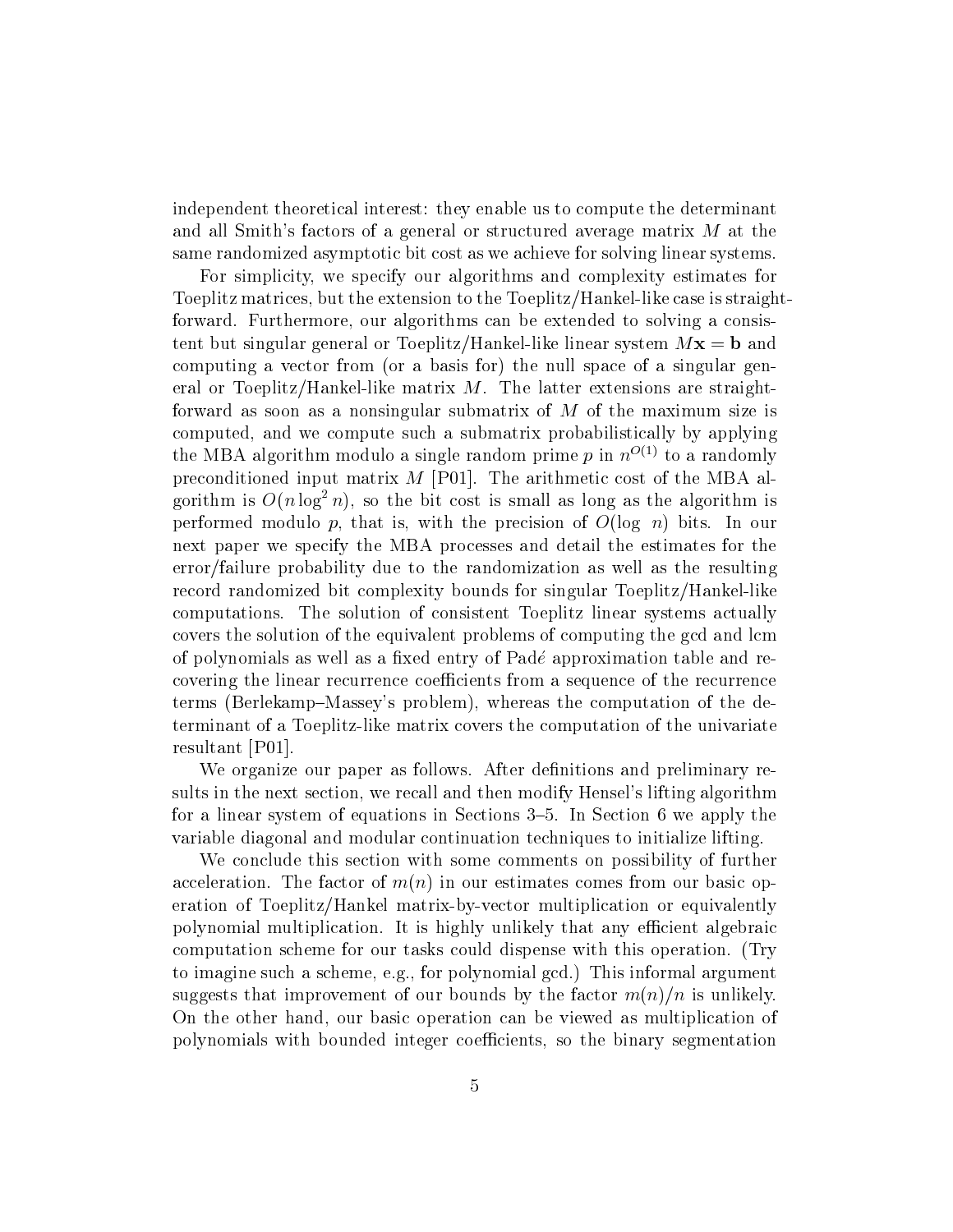technique of Fischer-Paterson 1974 (cf. [BP94, Section 3.9]) could yield theoridical acceleration by the factor of  $(\log \log n) \log \log n$ . The resulting bit cost bound of  $O(n\mu(n\log n))$ , however, does not seem to be practically attractive unless *n* is huge because the overhead constant  $C_{ss}$  is large, whereas with  $C_{class}$  and  $C_k$  in (1.1) the overall bit cost bounds become  $n^{\alpha}$  for  $\alpha > 2.5$ .

### $\overline{2}$ Definitions and basic facts

#### $2.1$ Integers, rationals, matrices

**Definition 2.1. Z** is the ring of integers,  $\mathbb{Z}_q$  is the ring of integers modulo  $q, Q$  and  $R$  are the fields of rational and real numbers, respectively. For  $z, q \in \mathbf{Z}, q > 1$ , we define z mod q as a unique number  $z_q$  such that q divides  $z - z_q$  and  $-q/2 \leq z_q < q/2$ . (Clearly,  $z = z_q$  if  $-|z|/2 \leq z_q < |z|/2$ .)  $\nu(y)$ denotes the numerator, and  $\delta(y)$  denotes the denominator in the ratio  $y =$  $\nu(y)/\delta(y)$  of two coprimes  $\nu(y)$  and  $\delta(y)$ .  $M = (m_{i,j})_{i,j=0}^{k-1,l-1}$  is a  $k \times l$  matrix with rational or integer entries  $m_{i,j}$ ;  $M \in \mathbf{Q}^{k \times l}$  or  $M \in \mathbf{Z}^{k \times l}$ , respectively.

**Definition 2.2.** I and 0 are the identity and null matrices of proper sizes,  $I_l$  is the  $l \times l$  matrix I. det(M) and  $\text{adj}(M) = ((-1)^{i+j} d_{i,j})_{i,j=0}^{k-1,k-1}$  denote the determinant and adjoint (adjugate) of  $k \times k$  matrix  $M = (m_{i,j})_{i,j=0}^{k-1,k-1}$ , where  $d_{i,j}$  is the determinant of the submatrix  $M_{i,j}$ , obtained by deleting the *i*-th row and *j*-th column of M.  $M<sup>T</sup>$  is the transpose of M.

**Definition 2.3.** |M| denotes the column norm of M,  $|M| = ||M||_1$  =  $\max_j \sum_i |m_{i,j}|$  for  $M = (m_{i,j})$ .  $|\mathbf{v}|$  denotes the  $\ell_1$ -norm  $\sum_i |v_i|$  of a vector  $\mathbf{v}=(v_i)_i.$ 

The next well known estimate is an overestimate on the average, according to  $[ABM99]$ .

**Fact 2.4.**  $|\det(M)| \leq |M|^k$  and  $|\det(M)| \leq k|M|^{k-1}$  for a  $k \times k$  matrix M.

**Definition 2.5.**  $v_S \leq 2n^2 - n$  and is arithmetic operations are sufficient to multiply a given  $n \times n$  matrix S by a vector and to invert it, respectively.

**Definition 2.6.** The k-th determinantal divisor of M, for  $k = 1, ..., n$  is the greatest common divisor (gcd)  $d_k = d_k(M)$  of all  $k \times k$  minors (subdeterminants) of a matrix  $M \in \mathbb{Z}^{n \times n}$ . We write  $s_0 = d_0 = 1$  and define the k-th Smith invariant factor of M as  $s_k = s_k(M) = d_k/d_{k-1}$  for  $k = 1, ..., n$ .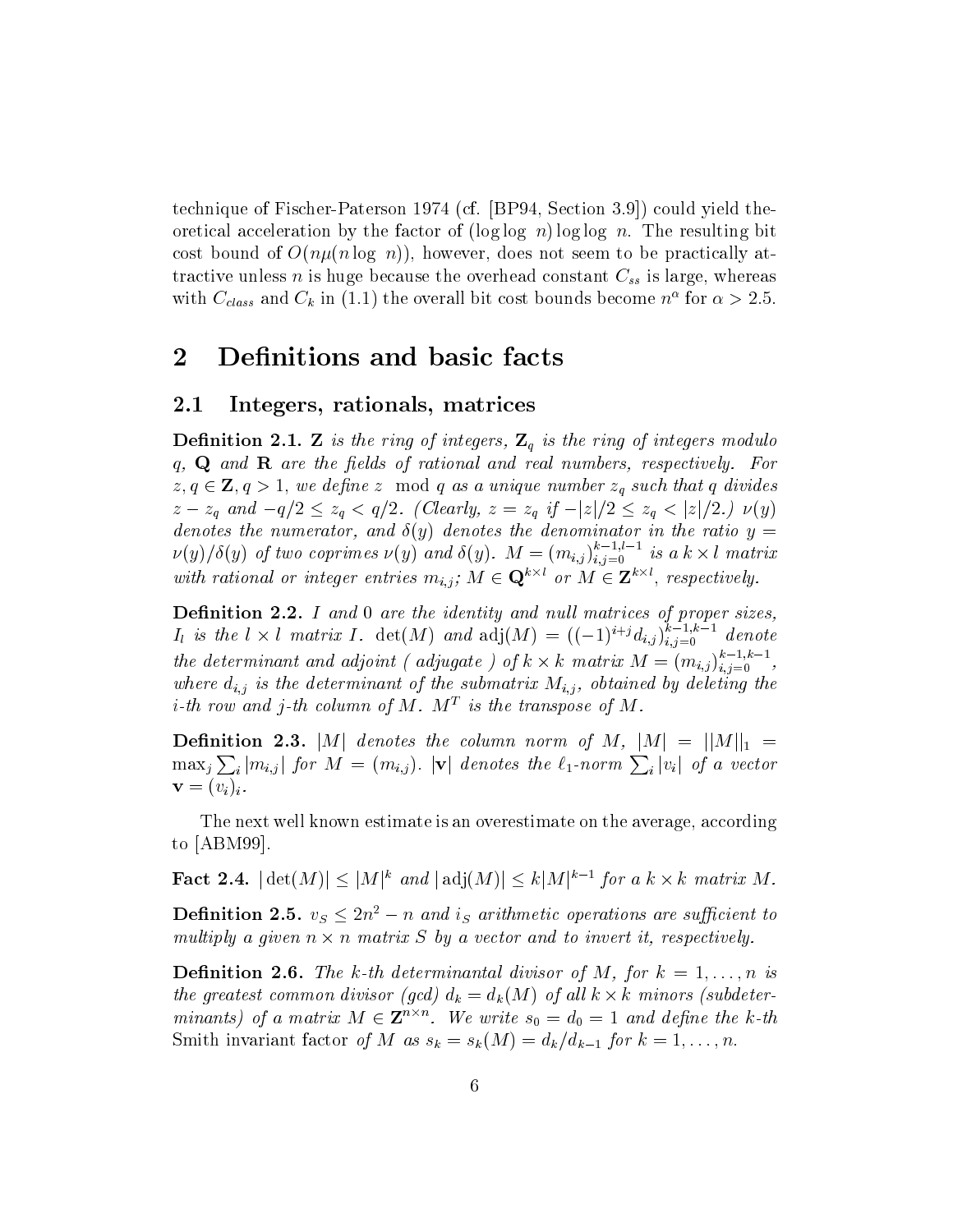It is easily deduced that  $s_1, \ldots, s_n \in \mathbb{Z}$  and  $|\det(M)| = s_1 \cdots s_n$ , so (cf. Fact  $2.4$ )

$$
s_n \le |\det(M)| \le |M|^n. \tag{2.1}
$$

### $2.2$ The bit-complexity of rational number reconstruction

Hereafter,  $\rho(q)$  denotes the bit-operation cost of recovering a rational number  $x/y$  from three integers k, q, and  $r = (x/y)$  mod q provided q and y are coprime, x and y are coprime, k is an integer,  $1 \leq k \leq q$ ,  $|x| < k$ , and  $0 < y \leq q/k$ . (See [GG99] on conditions of existence of the number  $x/y$ . ) If in addition  $2|x| < k$ , then the pair  $(x, y)$  is unique [GG99]. Clearly,  $x = 1, y = r, \rho(q) = 0$  if  $q > 2r$ .

Likewise,  $\bar{\rho}(\delta)$  denotes the bit operation cost of *rational roundoff*, that is, the recovery of a unique rational number  $x/y$  from its approximation  $\nu/\delta$  and a positive integer k, provided that  $1 \leq y \leq k, |x| < y$ , x and y are coprime, and  $|x/y - \nu/\delta| < 1/(2k^2)$  for fixed  $\nu, \delta$  and k.

Both of the recovery problems can be solved by applying the extended Euclidean algorithm to the input pair  $r_0, r_1$  being q, r or  $\nu, \delta$ , respectively, and by stopping for the smallest positive i such that  $r_i < k$  in the computed remainder sequence,  $r_0, r_1, r_2, \ldots$  In both cases the desired output  $x/y$  is recovered immediately from the triple  $r_i$ ,  $s_i$ ,  $t_i$  (that is, from  $r_i$  and  $t_i$ , where q and  $r = (x/y)$  mod q are given, or from  $s_i$  and  $t_i$ , for the rational roundoff)  $[GG99]$ , [Z93].

Due to the recent acceleration of the extended Euclidean algorithm in [PW02], we obtain the following estimates.

**Fact 2.7.** [PW02].  $\rho(q) = O(\mu(d) \log d)$  and  $\bar{\rho}(\delta) = O(\mu(d) \log d)$ , for  $\mu(d)$ in (1.1) and  $d = \log q$  or  $d = \log \delta$ , respectively, if there exists a pair  $(x, y)$ satisfying the requirements of the recovery problem.

#### 2.3 Toeplitz and Hankel matrices

**Definition 2.8.** A matrix  $T = (t_{i,j})$  is a Toeplitz matrix if  $t_{i,j} = t_{i+1,j+1}$ for every pair of its entries  $t_{i,j}$  and  $t_{i+1,j+1}$ .  $Z(\boldsymbol{v})$  is the lower triangular Toeplitz matrix defined by its first column  $\mathbf{v}$ .  $H = (h_{i,j})$  is a Hankel matrix if  $h_{i,j} = h_{i-1,j+1}$  for every pair of its entries  $h_{i,j}$  and  $h_{i-1,j+1}$ . The unit Hankel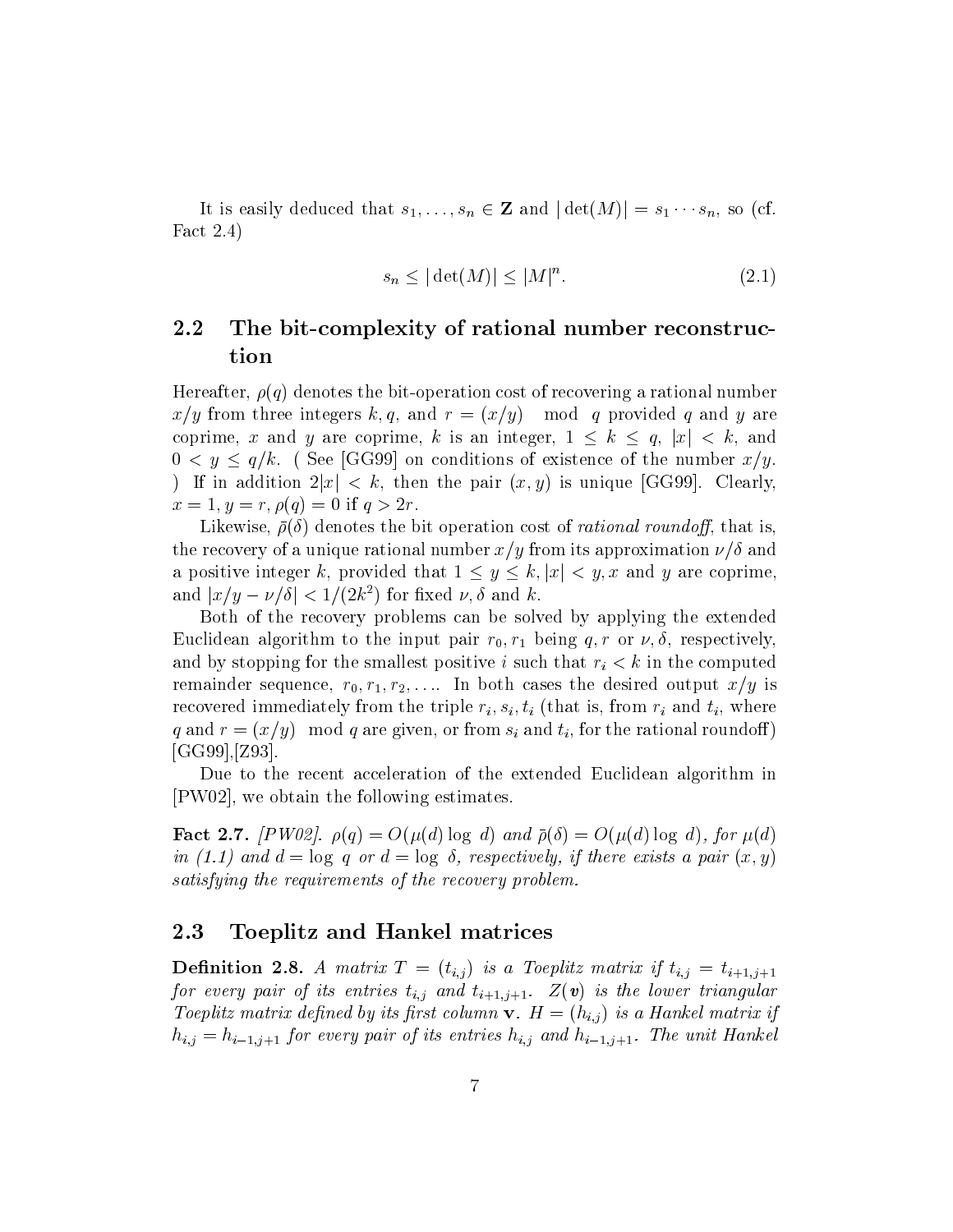(reflection) matrix  $J = (j_{g,h})$ ,  $j_{g,n-1-g} = 1$ , for  $g = 0, ..., n-1$ ,  $j_{g,h} = 0$  for  $h+g \neq n-1$ , reverses any vector  $\mathbf{v} = (v_i)_{i=0}^{n-1}$ , that is,  $J\mathbf{v} = (v_{n-i-1})_{i=0}^{n-1}$ ,  $J^2 =$  $I.$ 

Note that for any Toeplitz matrix T, there exist nonunique pairs  $(Z(\mathbf{w}), Z(\mathbf{x}))$ such that  $T = Z(\mathbf{w}) + Z^{T}(\mathbf{x})$ . Furthermore, TJ and JT are Hankel matrices if  $T$  is a Toeplitz matrix, and  $HJ$  and  $JH$  are Toeplitz matrices if  $H$ is a Hankel matrix. Therefore, the problems of solving Toeplitz and Hankel linear systems of equations are immediately reduced to each other. We only specify Toeplitz case.

The next well known results (see, e.g., [P01], Chapter 2) cover multiplication of a Toeplitz matrix and its inverse by a vector. In particular, Theorem 2.9 extends the Gohberg-Semencul formula of 1972, Theorem 2.10 is easy to verify.

**Theorem 2.9.** Let  $T = (t_{i-j})_{i,j=0}^{n-1}$  be an  $n \times n$  nonsingular Toeplitz matrix, let  $t_{-n}$  be any scalar (e.g.,  $t_{-n} = 0$ ), and write  $p_n = -1$ ,  $\mathbf{t} = (t_{i-n})_{i=0}^{n-1}$ ,  $\mathbf{p} = (p_i)_{i=0}^{n-1} = T^{-1}\mathbf{t}$ ,  $\mathbf{q} = (p_{n-i})_{i=0}^{n-1}$ ,  $\mathbf{v} = T^{-1}(1, 0, \ldots, 0)^T$ ,  $\mathbf{u} = ZJ\mathbf{v}$ . Then  $T^{-1} =$  $Z(\mathbf{p})Z^{T}(\mathbf{u}) - Z(\mathbf{v})Z^{T}(\mathbf{q}).$ 

Hereafter the pair of the above vectors  $\mathbf{p} = \mathbf{p}(t_{-n})$  (for a fixed  $t_{-n}$ ) and **v** is called a *generator* for  $T^{-1}$ .

**Theorem 2.10.** Given an  $m \times n$  Toeplitz matrix T, its multiplication by a vector is a subproblem of multiplication of two polynomials of degrees  $m+n-2$ and  $n-1$ , whose coefficients are given by the entries of the input matrix and vector, respectively. If T is triangular and  $m = n$ , then both of these polynomials have degrees of at most  $n-1$ .

**Corollary 2.11.** An  $n \times n$  Toeplitz matrix T can be multiplied by a vector in  $2m(n)$  arithmetic operations for  $m(n)$  in (1.2); the bound decreases to  $m(n)$  if T is a triangular matrix.  $4m(n) + n$  arithmetic operations suffice to multiply  $T^{-1}$  by a vector provided that T is nonsingular and is given with its *generator, that is, with the vectors*  $\bf{p}$  and  $\bf{v}$  in Theorem 2.9.

## Hensel's Lifting for General and Toeplitz/Hankel- $\overline{3}$ like Linear Systems

**Algorithm 3.1.** Hensel's lifting for a linear system  $[MC79], [D82].$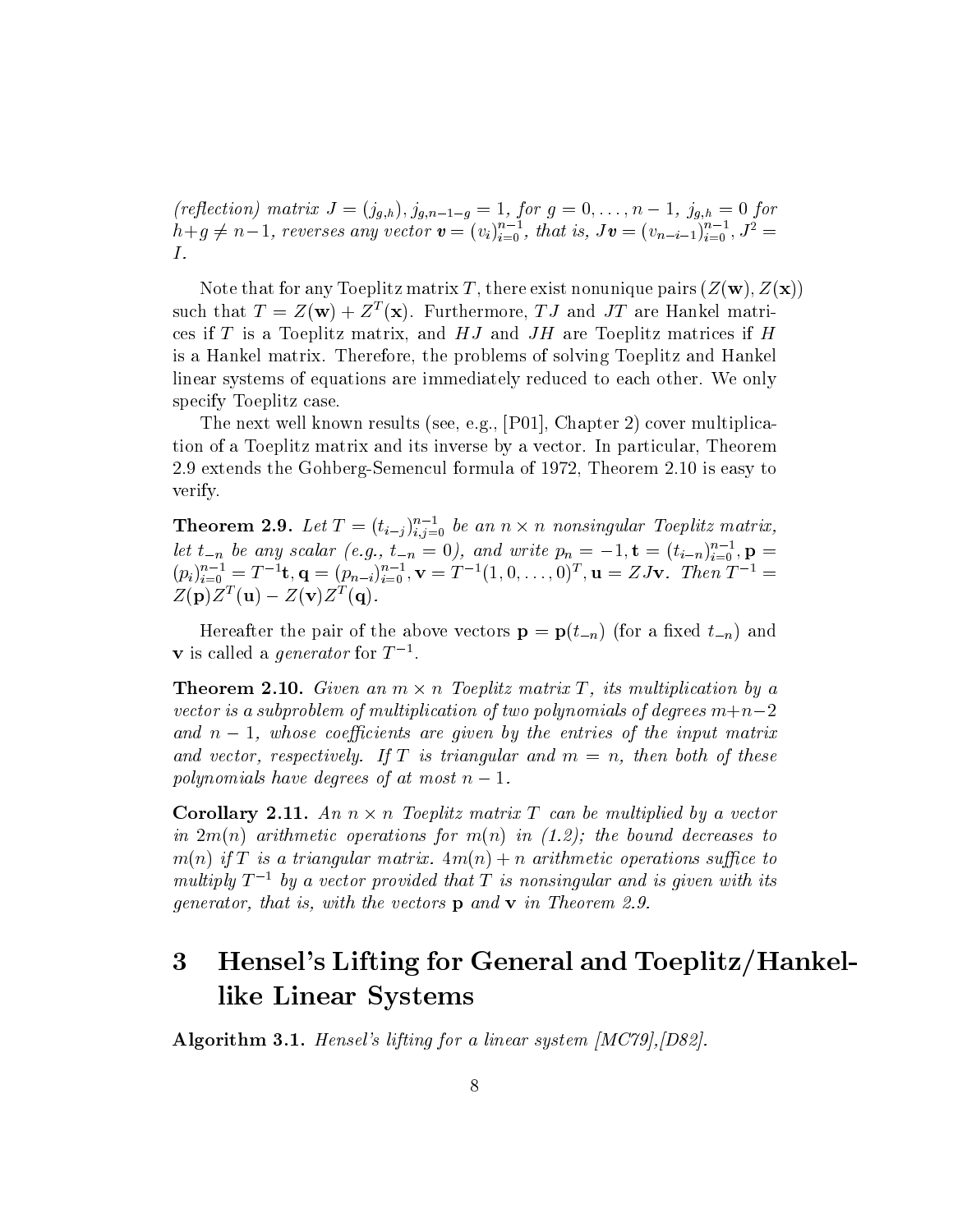INPUT:  $M \in \mathbb{Z}^{n \times n}$ , an integer p coprime with  $\det(M)$ ,  $\mathbf{b} \in \mathbb{Z}^n$ , an integer  $h > 1$ , and  $Q = M^{-1} \mod p$ .

OUTPUT:  $\mathbf{x}^{(h)} = M^{-1} \mathbf{b} \mod p^h$ . INITIALIZE:  $\mathbf{r}^{(0)} = \mathbf{b}$ . COMPUTATIONS: for  $i = 0, 1, ..., h - 1$ , compute

$$
\mathbf{u}^{(i)} = Q\mathbf{r}^{(i)} \mod p, \mathbf{r}^{(i+1)} = (\mathbf{r}^{(i)} - M\mathbf{u}^{(i)})/p.
$$

Output  $\mathbf{x}^{(h)} = \sum_{i=0}^{h-1} \mathbf{u}^{(i)} p^i$ .

Theorem 3.2.  $|D82|$ . a)  $\mathbf{r}^{(i)} \in \mathbf{Z}^n$  for all i; b)  $M \sum_{i=0}^{j-1} \mathbf{u}^{(i)} p^i = \mathbf{b} \mod p^j, j = 1, 2, ..., h;$ c)  $\mathbf{r}^{(i)} = (r_j^{(i)})_{j=0}^{n-1}, |r_j^{(i)}| \le n\gamma p/(2p-2)$  for all i and j if  $M = (m_{ij})_{i,j}$ ,  $\mathbf{b} = (b_j)_j$  for all i and j, and  $\gamma = \max_{i,j} \max\{p, |m_{i,j}|, |b_j|\}.$ 

**Corollary 3.3.** Algorithm 3.1 uses  $O((v_M + v_Q)h\mu(\log(n\gamma)))$  bit operations for  $\mu(d)$  in (1.1) and  $v_S$  of Definition 2.5, to output  $\mathbf{x}^{(h)}$  in p-adic form.

*Proof.* Combine Theorem 3.2 and Corollary 2.11.

Let us next specify the integer parameters  $h$  and  $p$ .

**Theorem 3.4.** It is sufficient to choose  $h = \lfloor 2n \log_n(\gamma n) \rfloor$  in Algorithm 3.1 and to perform  $O(n\mu(h \log p) \log(h \log p))$  bit operations to recover a unique solution  $\mathbf{x} = M^{-1} \mathbf{b}$  to the linear system  $M\mathbf{x} = \mathbf{b}$  from the vector

$$
\mathbf{x}^{(h)} = \sum_{i=0}^{h-1} \mathbf{u}^{(i)} p^i = \mathbf{x} \mod p^h.
$$

*Proof.* According to Section 2.2, we may uniquely recover the pair of coprimes  $\nu_j = \nu(x_j)$  and  $\delta_j = \delta(x_j)$  for a rational component  $x_j = \nu_j/\delta_j$  of the vector  $\mathbf{x} = M^{-1} \mathbf{b}$  if  $p^h > |\nu_i| \delta_i$  and  $2 \leq 2\delta_i < p^h$ . To bound  $\nu_i$  and  $\delta_i$ , recall Fact 2.4 and obtain that the rational roundoff applies in our case with  $k = n|M|^{n-1}$ ,  $q = 2n|M|^{2n-1}$ , so every component  $x_j$  can be recovered from  $x_i \mod p^h$  if  $p^h > 2n|M|^{2n-1} \geq 2n(\gamma n)^{2n-1}$ , that is, if  $h > \log_p(2n) + (2n - 1)\log_p(\gamma n) > 2n \log_p(\gamma n)$  for  $n > 1$ . Now, Fact 2.7 supports the claimed bit cost bound for the recovery of **x** from  $\mathbf{x}^{(h)}$ , which dominates the bit operation cost of the transition from  $p$ -adic to binary representation of  $\mathbf{x}^{(h)}$ .

 $\Box$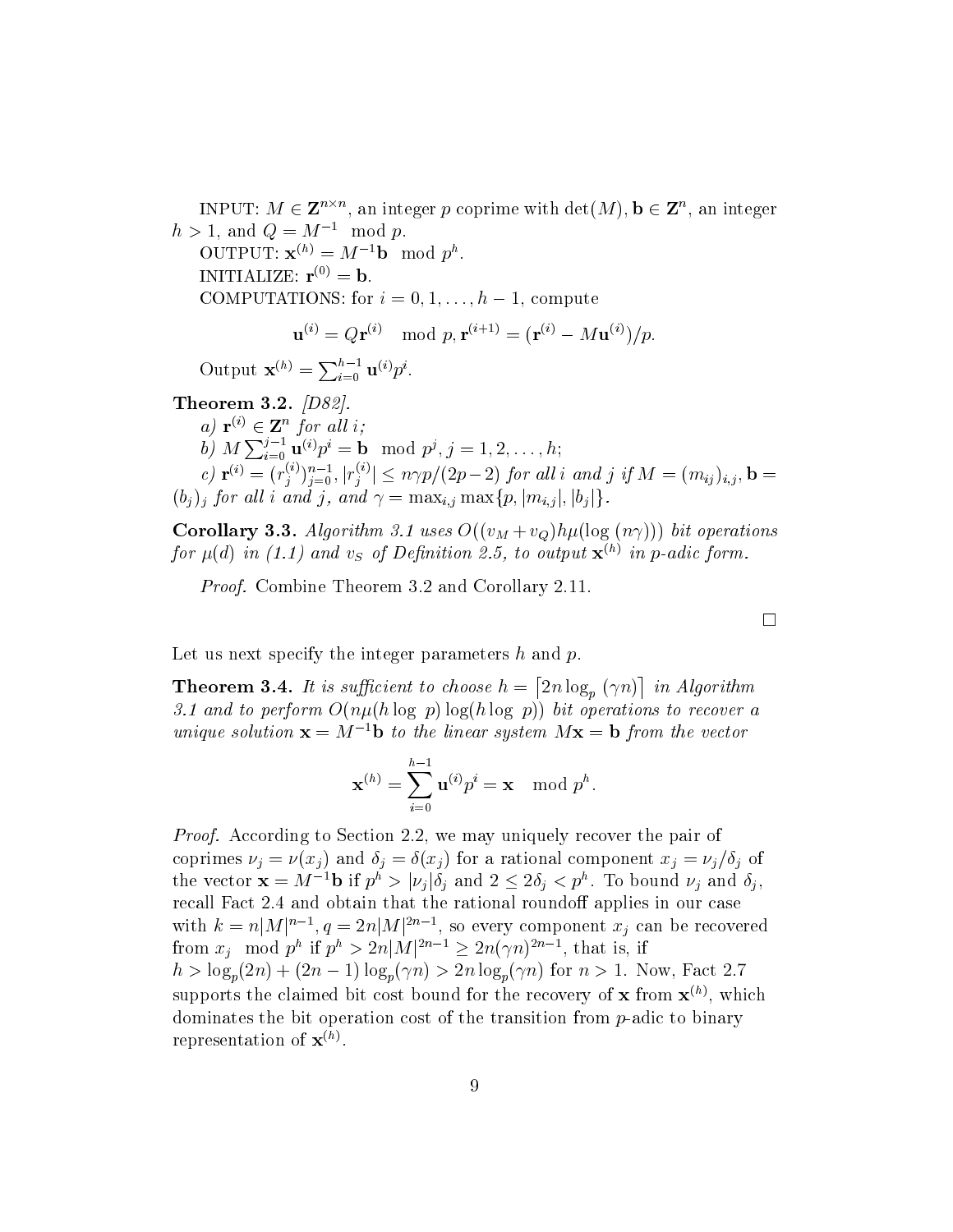The following simple theorem is the basis for faster randomized recovery.

**Theorem 3.5.** For a nonsingular matrix  $M \in \mathbb{Z}^{n \times n}$  and its leading Smith's invariant factor  $s_n = s_n(M)$ , we have  $s_n M^{-1} \in \mathbf{Z}^{n \times n}$ .

**Theorem 3.6.** For a nonsingular matrix  $M \in \mathbb{Z}^{n \times n}$  such that  $v_M \geq n$ ,  $\gamma$  in Theorem 3.2, and a positive  $\epsilon < 1$ , it is sufficient to generate a random prime p in the range  $(a, na)$  (for  $a = (Cn/\epsilon) \log|M|$  and a constant C) and K random vectors  $\mathbf{b}^{(k)}$ ,  $\mathbf{c}^{(k)} \in \mathbf{Z}_m^n$  (for  $k = 1, 2, ..., K, K = O(\log(1/\epsilon)),$ <br>and  $m = \max\{\left[\sqrt{n \log|M|}\right], 4000\}$ ), that is, a total of  $O((n \log(n \log |M|)) \log(1/\epsilon))$  random bits, and in addition to perform  $i_M \mu(\log p) + O((v_M + v_{M^{-1}}) \mu(\log \gamma) n \log_p \gamma + \rho(|M|^n)) \log(1/\epsilon))$  bit operations (for  $\mu(h)$  in (1.1),  $\rho(q)$  in Fact 2.7) in order to compute a positive  $s_n^*$  dividing  $s_n = s_n(M)$  and such that

Probability $(s_n^* = s_n) \geq 1 - \epsilon$ .

*Outline of Proof.* The divisor of  $s_n(M)$  (equal to  $s_n(M)$  with a high probability) is computed as the least common denominator of the rational numbers  $\eta_k = \mathbf{c}^{(k)T} \mathbf{y}^{(k)}$  where  $M\mathbf{y}^{(k)} = \mathbf{b}^{(k)}$  and  $\mathbf{b}^{(k)}$  and  $\mathbf{c}^{(k)}$  are random vectors,  $k = 1, 2, ..., O(\log(1/\epsilon))$ ; the linear systems  $M\mathbf{y}^{(k)} = \mathbf{b}^{(k)}$  are solved based on Hensel's lifting. The bit cost of the recovery decreases by the factor of  $n/\log(1/\epsilon)$  versus Theorem 3.4 because we only recover  $O(\log (1/\epsilon))$  scalars  $\eta_k$ . Full details of the proof are presented in the next section.

 $\Box$ 

Let us next specify the cost estimates in terms of n, |M|, and  $\epsilon$ , for general and Toeplitz matrices. For a non-singular  $n \times n$  matrix M, we have  $i_M = O(n^3), v_M \leq 2n^2 - n$ ,  $v_{M^{-1}} \leq 2n^2 - n$ . If M is a Toeplitz matrix, we have  $i_M = O(m(n) \log n)$ ,  $v_M = O(m(n))$ ,  $v_{M^{-1}} = O(m(n))$ , provided  $M^{-1}$ is given with its generator (see Corollary 2.11). Substituting these bounds, we observe that the lifting cost dominates the cost of inversion modulo  $p$ and the recovery cost for both general and Toeplitz matrices  $M$ . So we specialize Theorem 3.6 as follows.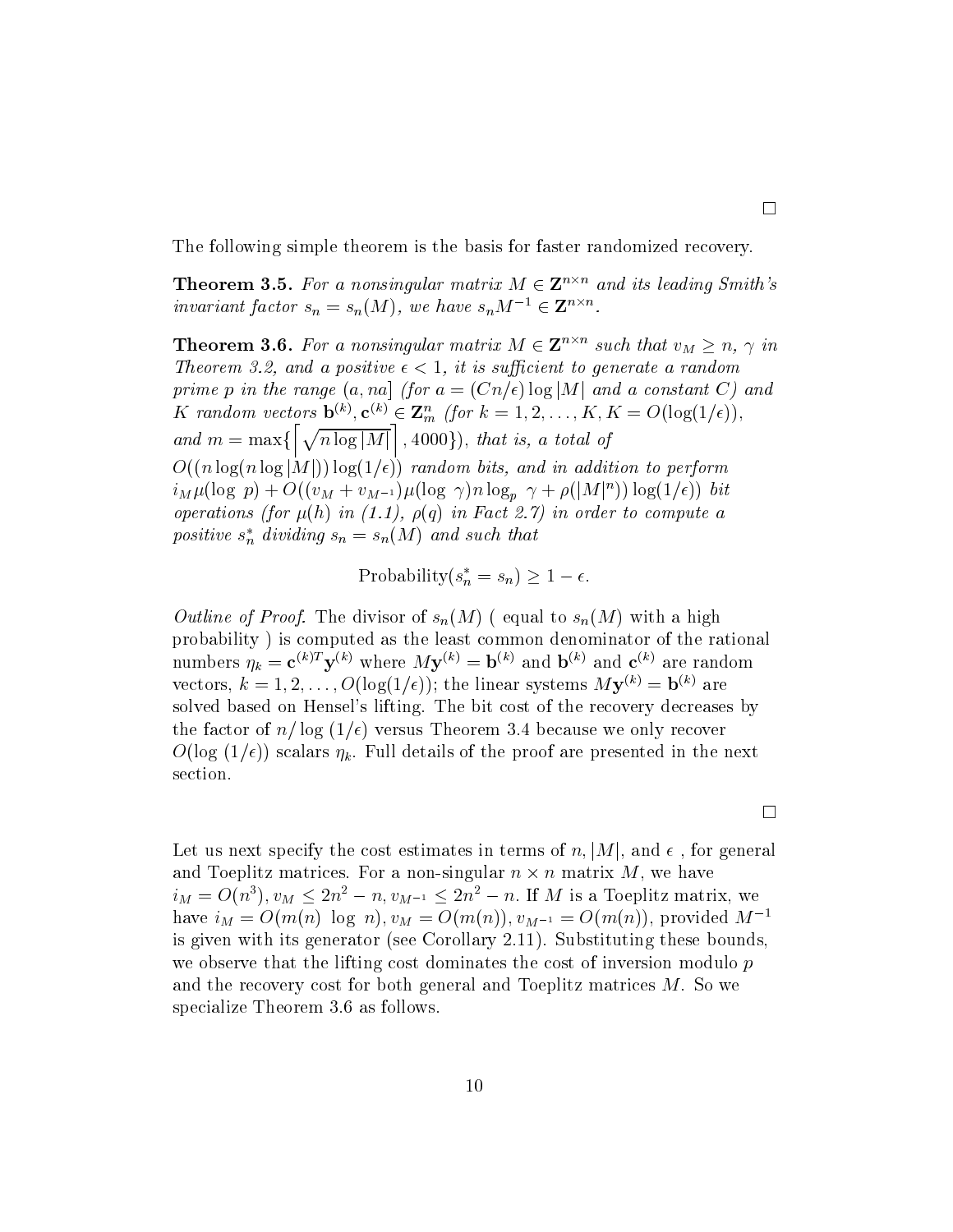**Corollary 3.7.** Let  $M \in \mathbb{Z}^{n \times n}$ ,  $\det(M) \neq 0$ ,  $|M| \geq n$ , and  $0 < \epsilon < 1$ . Then a divisor  $s_n^*$  of the leading Smith factor  $s_n$  such that  $s_n^* = s_n$  with a probability of at least  $1 - \epsilon$  can be computed by generating  $O((n \log(n \log |M|)) \log(1/\epsilon))$  random bits and in addition performing  $\alpha = O((n^3 \mu (\log \gamma) \log_p \gamma) \log(1/\epsilon))$  bit operations for  $p = O((n^2/\epsilon) \log|M|), \mu(h)$  in (1.1), and  $\gamma$  in Theorem 3.2. For a Toeplitz matrix M the bit operation cost bound is bounded by  $\beta = O((n \log_p \gamma)m(n)\mu(\log \gamma) \log (1/\epsilon)) \text{ for } m(n) \text{ in (1.2). If}$  $\log_p \gamma = O(1)$  and  $1/\epsilon = O(1)$ , then  $\alpha = O(n^3 \mu(\log n))$ ,  $\beta = O(m(n)n\mu(\log n)).$ 

Now, having  $s_n$  and assuming for simplicity that

$$
\log |\mathbf{b}| \le n \log |M|,\tag{3.1}
$$

we compute the vectors **x** mod  $p^h$  (by applying Algorithm 3.1 for the same prime p used in the computation of  $s_n$  ) and then  $z = s_n x = (s_n x)$ mod  $p^h \in \mathbb{Z}^n$ . The pair  $s_n$ , z defines  $\mathbf{x} = \mathbf{z}/s_n \in \mathbb{Q}^n$ . The overall bit cost of the solution of a linear system  $Mx = b$  is dominated by the estimates in Theorem 3.6 and Corollary 3.7.

**Theorem 3.8.** Given a nonsingular matrix  $M \in \mathbb{Z}^{n \times n}$ , a vector  $\mathbf{b} \in \mathbb{Z}^n$ satisfying  $(3.1)$ , and a positive  $\epsilon$ , the bit cost bounds of Theorem 3.6 and Corollary 3.7 apply to the solution of the linear system  $Mx = b$  with an error probability of at most  $\epsilon$ . The bit operation cost bound covers the cost of verifying correctness of the computed solution  $\mathbf{x}$ .

#### Computation of the leading Smith factor  $\boldsymbol{4}$

To support Theorem 3.6 for  $\epsilon = 1/2$ , let us modify the algorithm Largest **Invariant Factor** in [EGV00, Section 2] by changing its parameters  $m$  and  $t_n^{(k)}$ . (We write m instead of M in [EGV00] and then M instead of A in [EGV00].) As in [EGV00], the extension to any fixed  $\epsilon, 0 < \epsilon < 1$ , is by increasing the parameter K by the factor of  $log(1/\epsilon)$ .

**Algorithm 4.1.** Leading Smith Factor. INPUT: A nonsingular matrix  $M \in \mathbf{Z}^{n \times n}$ . OUTPUT: A positive integer  $s_n^*$  dividing  $s_n$ .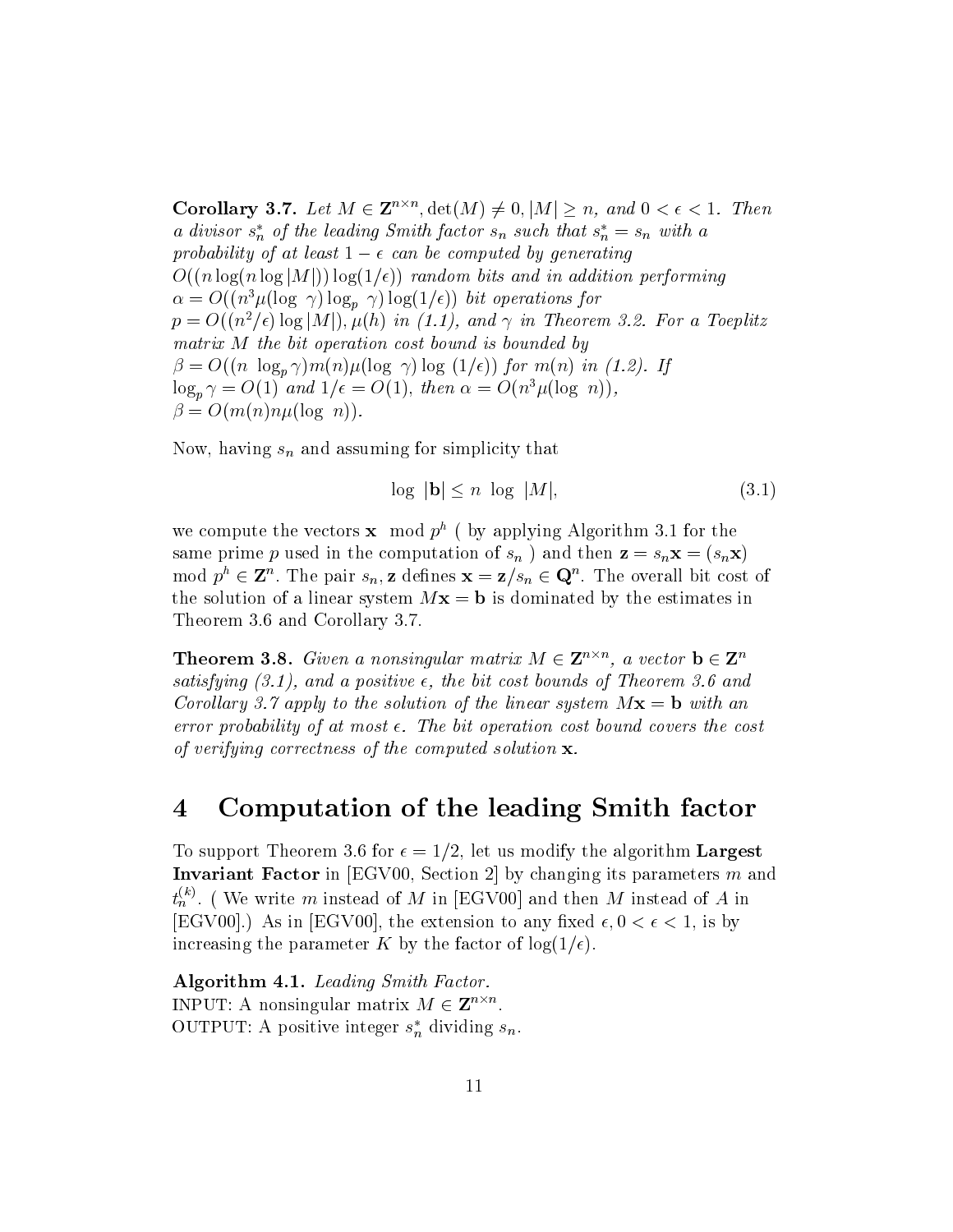INITIALIZATION: m, p,  $\mathbf{b}^{(k)}$  and  $\mathbf{c}^{(k)}$  are as in the Theorem 3.6 for  $K = 2$ . and  $h = 1 + \left[2 \log_p(2|M|^{2n-1}m)\right]$  such that  $p^h > 2|M|^{2n-1}m$ . COMPUTATION: For  $k = 1, 2$ , first compute in  $\mathbf{Z}_q$  the vectors  $\mathbf{x}^{(k)}$  and scalars  $y^{(k)}$ , then compute the integers  $t^{(k)}$  and  $s_n^*$  as follows: 1.  $\mathbf{x}^{(k)} = (x_i^{(k)})_{i=0}^{n-1} = M^{-1} \mathbf{b}^{(k)} \in \mathbf{Z}_q^n$ ,<br>
2.  $y^{(k)} = \mathbf{c}^{(k)T} \mathbf{x}^{(k)} = \sum_{i=0}^{n-1} c_i^{(k)} x_i^{(k)} \in \mathbf{Z}_q$ ,<br>
3.  $t^{(k)} = \delta(y^{(k)})$ , so  $1 \le t^{(k)} \le |M|^n$ , 4.  $s_n^* = \text{lcm}(t^{(1)}, t^{(2)})$ .

Clearly,  $s_n^*$  divides  $s_n$ . Let us prove that  $s_n^* = s_n$  with a probability of at least  $1/2$ . It is sufficient to repeat the proof of Theorem 2 in [EGV00] complemented by the next lemma, which for every k validates using the denominator  $t^{(k)}$  of a linear combination of  $x_0^{(k)}, \ldots, x_{n-1}^{(k)}$  instead of the lcm of all denominators  $\delta(x_0^{(k)}), \ldots, \delta(x_{n-1}^{(k)})$ . Hereafter, write  $l = \text{ord}_p(z)$  if  $p, z \in \mathbb{Z}, p > 1, p^l$  divides z, but  $p^{l+1}$  does not.

**Lemma 4.2.** Fix  $k = 1$  or  $k = 2$  and write  $\delta^{(k)} = \text{lcm}(\delta(x_0^{(k)}), \ldots, \delta(x_{n-1}^{(k)})),$ so  $t^{(k)}$  divides  $\delta^{(k)}$ ;  $\delta^{(k)}$  divides  $s_n$ . Then for any prime  $\bar{p}$ , a) Probability  $(\text{ord}_{\bar{p}}(s_n) \neq \text{ord}_{\bar{p}}(\delta^{(k)})) \leq \max\{1/m, 1/\bar{p}\};$ b) Probability( $\text{ord}_{\bar{p}}(t^{(k)}) \neq \text{ord}_{\bar{p}}(\delta^{(k)})) \leq \max\{1/m, 1/\bar{p}\}.$ 

*Proof of Lemma 4.2.* Part a) follows from Theorem 2 in [ABM99], but here is a simpler proof. We have

 $x_i^{(k)} = \sum_j (-1)^{i+j} d_{i,j} b_j^{(k)} / \det(M), s_n = |\det(M)/d|, d = \gcd(d_{i,j})_{i,j}$  for  $d_{i,j}$  in Definition 2.2 and  $\mathbf{b}^{(k)} = (b_j^{(k)})_{j=1}^n$ . Write

 $h_{i,j} = \text{ord}_{\bar{p}}(d_{i,j}), h = \text{ord}_{\bar{p}}(d) = \text{min}_{i,j} d_{i,j}.$  We have  $h = \text{ord}_{\bar{p}}(d_{u,v})$  for some *u*, *v*; w.l.o.g., let  $u = v = 0$ . Furthermore, write  $\bar{d}_{i,j} = d_{i,j}/d$  for all *i* and *j*.<br>Then it follows that  $s_n x_0^{(k)} = \bar{d}_{0,0} b_0^{(k)} + r$ , where  $r = \sum_{j=1}^{n-1} (-1)^j \bar{d}_{0,j} b_j^{(k)} \in \mathbb{Z}$ . Since  $\text{ord}_{\bar{p}}(\bar{d}_{0,0})=0$  and  $b_0^{(k)}$  is randomly chosen in  $\mathbf{Z}_m$ , part a) of the lemma follows.

To prove part b) first write

 $x_i^{(k)} = \nu_i / \delta_i, y^{(k)} = \sum_{i=0}^{n-1} c_i^{(k)} \nu_i / \delta_i, \sigma_i = \delta^{(k)} / \delta_i = (\text{lcm}(\delta_i)_i) / \delta_i$ , where  $\nu_i$  and  $\delta_i$  are coprime, for all *i*. (We drop the superscripts *k* of  $\delta_i^{(k)}$  and  $\nu_i^{(k)}$  to simplify the notation.) Clearly,  $\min_i \{ \text{ord}_{\bar{p}}(\sigma_i) \} = 0$  for any prime  $\bar{p}$ . W.l.o.g., let  $\text{ord}_{\bar{p}}(\sigma_0) = 0$ . If  $\bar{p}$  divides  $\nu_0$ , then  $\text{ord}_{\bar{p}}(\delta_0) = 0$ , so  $0 = \text{ord}_{\bar{p}}(\delta^{(k)}) \geq \text{ord}_{\bar{p}}(t^{(k)}) \geq 0$ , that is,  $\text{ord}_{\bar{p}}(\delta^{(k)}) = \text{ord}_{\bar{p}}(t^{(k)}) = 0$ . It remains to cover the case where

$$
\operatorname{ord}_{\bar{p}}(\nu_0) = \operatorname{ord}_{\bar{p}}(\sigma_0) = 0. \tag{4.1}
$$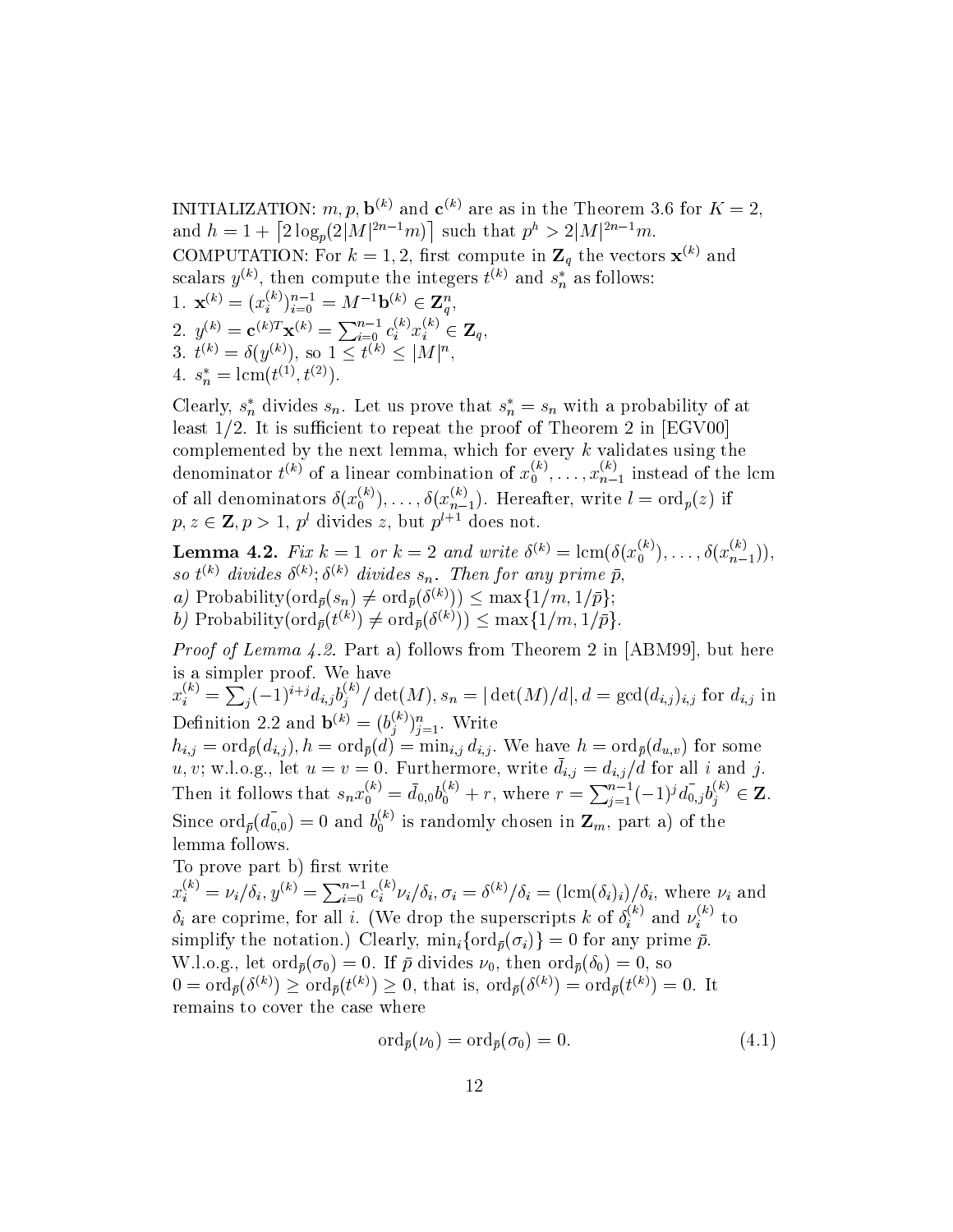Now observe that  $y^{(k)} = \sum_{i=0}^{n-1} c_i^{(k)} \nu_i \sigma_i / \delta_i^{(k)}$ , so  $\text{ord}_{\bar{p}}(t^{(k)}) = \text{ord}_{\bar{p}}(\delta^{(k)})$  if  $\text{ord}_{\bar{p}}(\sum_{i=0}^{n-1} c_i^{(k)} \nu_i \sigma_i) = 0$ . Under (4.1), the latter equation holds with a probability of at least  $\max\{1/m, 1/\bar{p}\}\$ for  $c_0^{(k)}$  randomly chosen in  $\mathbf{Z}_m$ .

To prove Theorem 3.6 it remains to estimate from above the number of bit operations used in Algorithm 4.1. We have the following upper bounds:  $i_M \mu(\log p)$  for computing  $M^{-1}$  mod p at stage 1 (once for all k);  $O((v_M + v_{M^{-1}})\mu(\log \gamma)h)$ , where  $h = O(n \log_p \gamma)$ , in Hensel's p-adic lifting applied for each fixed k to compute  $M^{-1}b^{(k)}$  mod  $p^h$  (also at stage 1), and  $O(\mu(n \log|M|) \log(n \log|M|))$  for each k at stage 3. The cost of lifting dominates the cost at stages 2 and 4 (recall our assumption that  $v_M > n$ ). Summarizing, we complete the proof of Theorem 3.6.

 $\Box$ 

### $\overline{5}$ Conversion into binary form

Based on Algorithms 3.1 and 4.1, we compute the vector  $\mathbf{x} = M^{-1}\mathbf{b}$  in the form of a pair  $y, s_n$  such that  $s_n$  and all n components of y are integers represented as *p*-adic numbers, and  $\mathbf{x} = \mathbf{y}/s_n$ . Practically, it is desired to convert these integers into the binary form. For each integer the convergence requires the order of  $\mu(n \log p) \log p$  bit operations [GG99]. So, the conversion cost for  $s_n$  and  $O(1)$  entries of y is dominated by the cost of performing the algorithms in Sections 3 and 4, but for all  $n$  components of y, the conversion would increase the overall bit cost bound by logarithmic factor. If  $s_n$  is an odd integer, this small but practically undesirable cost increase can be avoided as we simply change  $p$  into 2 when we solve the linear system  $My = s_n b$ . Indeed, in this case  $\det(M)$  is odd, so the matrix M mod p remains nonsingular, p-adic means binary, and no conversion is needed. The next algorithm extends our latter recipe to any  $s_n$ 

## **Algorithm 5.1.** Linear solver in binary form.

INPUT: A nonsingular matrix  $M \in \mathbb{Z}^{n \times n}$  and a vector  $\mathbf{b} \in \mathbb{Z}^n$ . OUTPUT: Scalar  $s_n = s_n(M)$  and vector  $\mathbf{y} = s_n M^{-1} \mathbf{b}$ , both in binary form. COMPUTATIONS:

1. Recursively generate 2l random Toeplitz matrices  $U_k, V_k^T \in \mathbf{Z}_q^{n \times k}$  for a fixed q in  $n^{O(1)}$ ,  $k = 1, 2, ..., l$ , and apply Algorithm 4.1 to compute Smith's leading invariant factors  $s_{n,k} = s_n(M_k)$  for the matrices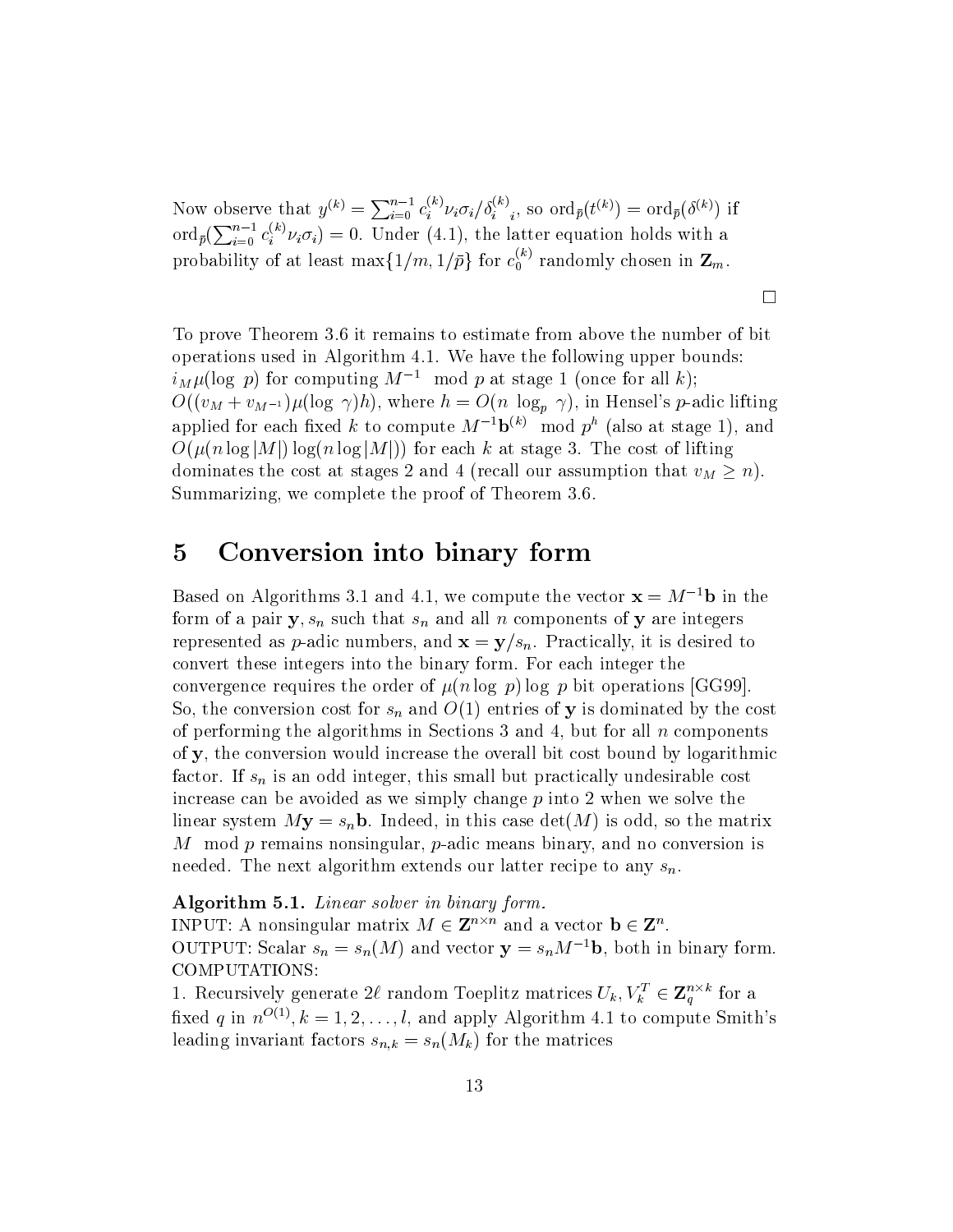$M_k = M - U_k V_k, k = 0, 1, \ldots, l.$  Stop for the smallest l for which  $s_{n,l} = s_n(M_l)$  is odd.

2) Apply the algorithms of the preceding sections, for  $p = 2$  and for a fixed sufficiently small positive h, to compute the  $n \times l$  matrix  $M_l^{-1}U_l = W_l$  and the vectors  $\mathbf{u} = \hat{M}_l^{-1} \mathbf{b}$ ,  $\mathbf{v} = M_l^{-1} U_l (I + V_l W_l)^{-1} V_l \mathbf{u}$ , and finally<br>  $\mathbf{x} = \mathbf{u} - \mathbf{v} = M^{-1} \mathbf{b} = (M_l^{-1} - M_l^{-1} U_l (I_l + V_l M_l^{-1} U_l)^{-1} V_l M_l^{-1}) \mathbf{b}$  in the binary  $(2\text{-adic})$  form.

The latter matrix equation relies on the (Sherman–Morrison–)Woodbury formula for  $M^{-1} = (M_l + UV)^{-1}$  [GL96]. We also need Lemma 3.2 and Theorem 3.13 in [EGV00] by which with a high probability all matrices  $M_k$ are nonsingular and  $s_{n-k}(M) = \gcd(s_n(M), s_n(M_k))$  for  $k = 1, \ldots, l$ . The first property, together with the (Sherman–Morrison–)Woodbury formula, implies correctness of the algorithm.

We now combine the second property with the well known fact that for a random integer matrix M, we almost always have  $s_{n-k} = 1$  for all but  $O(1)$ smallest values of  $k$  [ABM99]. By combining this fact with the above expression for  $s_{n-k}(M)$ , we deduce that  $l = O(1)$  for the average random integer matrix  $M$ .

To estimate the arithmetic cost, observe that the matrices  $M_k$  have displacement rank 3, so the definition of a generator of the inverse and Corollary 2.11 are extended (see the definition of the displacement rank and proofs in [P01]) to yield that  $v_{M_k} \leq 4m(n) + n$  and  $i_{M_k} \leq 6m(n) + 2n$  for  $v_S$  in Definition 2.5.

Now, reexamination of Algorithm 4.1 (with  $U_k$  replaced by  $U_k J$  or  $J U_k$  in the Hankel-like case) leads us to the following estimates.

**Theorem 5.2.** For random average (general or Toeplitz) integer matrix  $M$ , the asymptotic cost bounds of Corollary 3.7 apply to the bit cost of performing Algorithm 5.1, except that  $O(n)$  additional random entries of the matrices  $U_k$ ,  $V_k$ ,  $k = 1, ..., l$ , for  $l = O(1)$ , must be generated in  $\mathbf{Z}_q, q \in n^{O(1)}$ . The same bounds cover the bit cost of computing all Smith invariant factors of the average  $M$  and, consequently,  $det(M)$ .

Let us extend Hensel's lifting by relaxing the assumption that the basic prime p is coprime with  $det(M)$ .

Algorithm 5.3. Lifting without coprimality. INPUT:  $M \in \mathbb{Z}^{n \times n}$ , a prime p, the integer  $g = \text{ord}_p(s_n(M))$ , two positive integers h and k, and a matrix  $Q \in \mathbb{Z}^{n \times n}$  such that  $MQ = p^g I \mod p^{g+k}$ .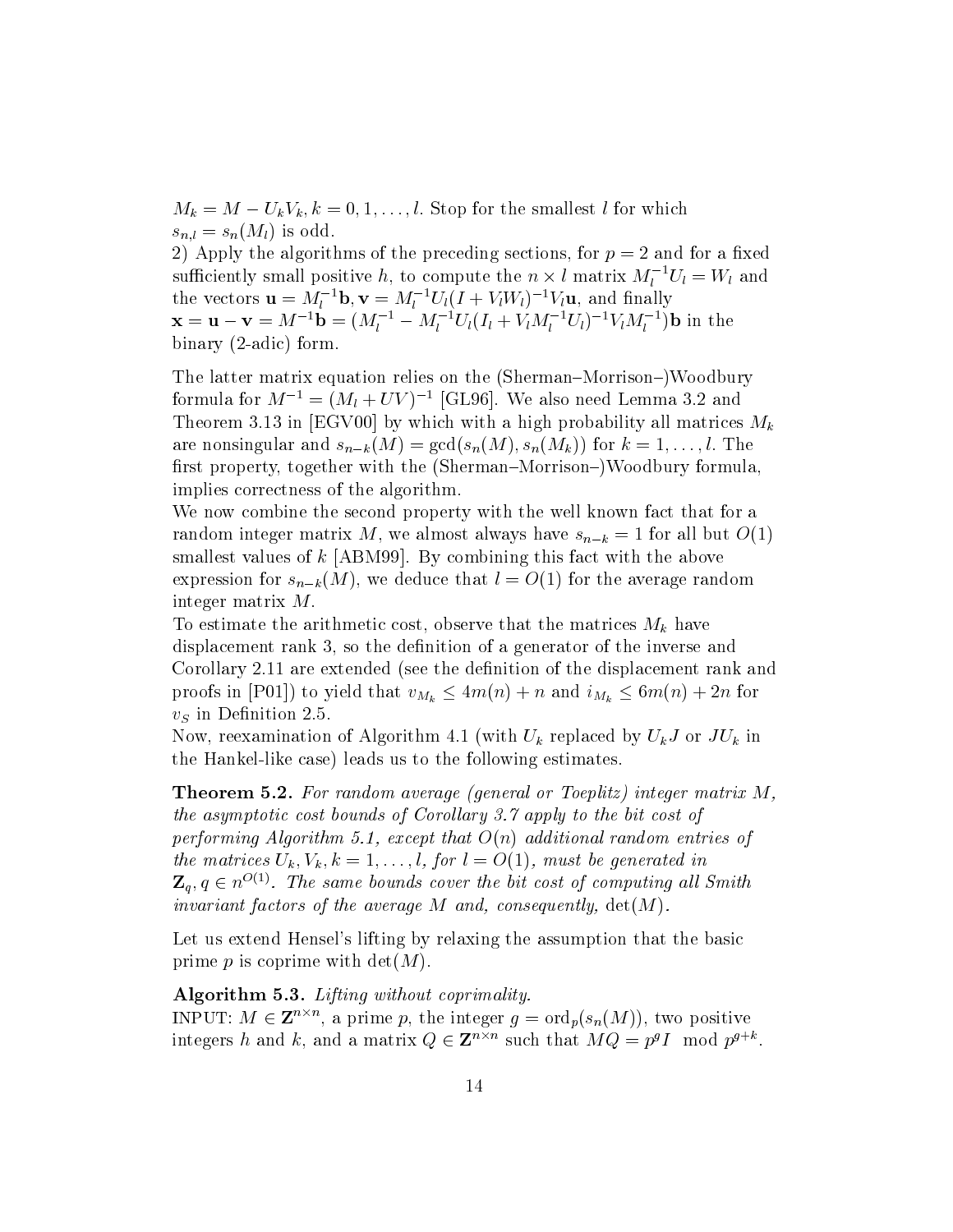OUTPUT:  $\mathbf{x}^{(h)} \in \mathbf{Z}^n$  such that  $\mathbf{x}^{(h)} = p^g M^{-1} \mathbf{b} \mod p^{g+kh}$ . INITIALIZE:  $\mathbf{r}^{(0)} = p^g \mathbf{b}$ . COMPUTATIONS: for  $i = 0, 1, ..., h - 1$ , compute  $\mathbf{u}^{(i)} = Q\mathbf{r}^{(i)} \mod p^{g+k}, \mathbf{r}^{(i+1)} = (p^g\mathbf{r}^{(i)} - M\mathbf{u}^{(i)})/p^{g+k}.$ <br>Output  $\mathbf{x}^{(h)} = \sum_{i=0}^{h-1} \mathbf{u}^{(i)}p^{g+ki}.$ 

For  $q = 0$  and  $k = 1$ , Algorithm 5.3 turns into Algorithm 3.1.

**Theorem 5.4.** *(Cf. Theorem 3.2.)* a)  ${\bf r}^{(i+1)} \in {\bf Z}^n$ ; b)  $M\mathbf{x}^{(h)} = p^g \mathbf{b} \mod p^{g+kh}$ ; c) all components  $r_j^{(i)}$  of all vectors  $\mathbf{r}^{(i)}$  satisfy  $|r_j^{(i)}| \le n \gamma p^k / (2p^k - 2)$  for  $\gamma$ in Theorem 3.2.

*Proof.* a)  $p^g \mathbf{r}^{(i)} - M \mathbf{u}^{(i)} = (p^g I - MQ)\mathbf{r}^{(i)} \mod p^{g+k}$ , and the claim follows because  $MQ = p^g I \mod p^{g+k}$ .<br>
b)  $M\mathbf{x}^{(h)} = \sum_{i=0}^{h-1} M\mathbf{u}^{(i)} p^{g+ki} = \sum_{i=0}^{h-1} (p^g \mathbf{r}^{(i)} - p^{g+k} \mathbf{r}^{(i+1)}) p^{ki} =$ <br>  $p^g \mathbf{b} - p^{g+kh} \mathbf{r}^{(h)} = p^g \mathbf{b} \mod p^{g+kh}$ . c) By definition, all components  $u_j^{(i)}$  of all vectors  $\mathbf{u}^{(i)}$  satisfy  $2|u_j^{(i)}| \le p^{k+g}$ ,<br>and so  $p^{k+g}|r_j^{(i+1)}| \le p^g|r_j^{(i)}| + n\gamma |u_j^{(i)}| \le p^g|r_j^{(i)}| + n\gamma p^{k+g}/2$ . The claim now follows by induction on  $i$ .

**Corollary 5.5.** Algorithm 5.3 outputs  $\mathbf{x}^{(h)}$  in p-adic form by performing  $O((v_0 \mu (\log(n\gamma)) + v_M \mu (\log(p^{g+k}))h)$  bit operations for  $\mu(d)$  in (1.1) and  $v_S$ in Definition 2.5.

For  $p = 2$  the entire algorithm can be performed in binary form. If  $g = g(M)$  is small or moderate, the bit cost is reasonable. If  $g = g(M)$  is large, we may shift to the matrices  $M_k = M - U_k V_k, k = 1, 2, ...,$  defined earlier in this section.

The input matrix Q defines the integer g. To compute  $Q$ , we may apply the algorithms in the next section. An alternative way is to apply some fast or superfast algorithm modulo a random prime p in  $n^{O(1)} \log |M|$ , still keeping computational precision in  $O(\log(n \log|M|))$ . Then the bit cost at this stage may even decrease, but some complications arise if we choose  $p = 2$  or  $p=2<sup>g</sup>$ , where  $det(M)$  is even.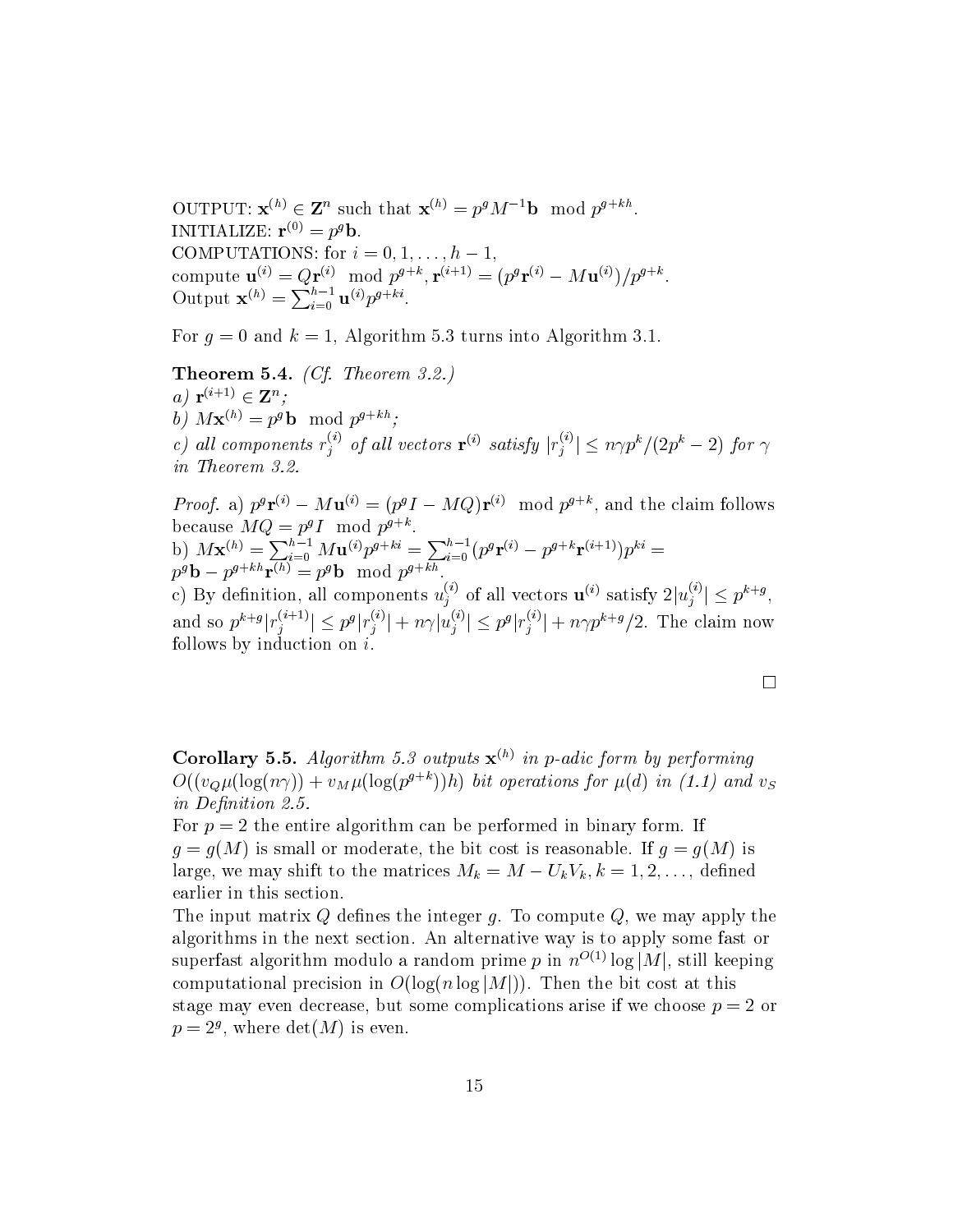# 6 Initialization of Hensel's lifting with variable diagonal and modular continuation

Let us next show two alternative algorithms for computing generator for  $M^{-1}$  mod p given a Toeplitz matrix M. This task requires the solution of two linear systems with matrix  $M$ , and we show how to solve such a system.

**Algorithm 6.1.** Initialization of Toeplitz-Hensel's lifting with variable diagonal (cf.  $[PO0]$ ). INPUT:  $M \in \mathbb{Z}^{n \times n}$ ,  $\mathbf{b} \in \mathbb{Z}^n$  satisfying (3.1), an integer  $p \geq 2$ , and two sufficiently large integers  $h$  and  $l$  (specified later on). OUTPUT:  $g = \max_i(\text{ord}_p(\delta(M^{-1}\mathbf{b})_i))$  and  $\mathbf{x}^{(i)} = (p^g M^{-1}\mathbf{b}) \mod p^i$ . INITIALIZE: Compute the matrices  $M_0 = M + p^l I$  and  $Q_0 = p^{-l} I$ , so  $Q_0 M_0 - I = p^{-l} M$ . Write  $\mathbf{z}_0 = 0, \mathbf{r}_0 = \mathbf{b}$ . COMPUTATIONS: 1. Recursively compute the vectors  $\mathbf{z}_{i+1} - \mathbf{z}_i = Q_0 \mathbf{r}_i = p^{-l} \mathbf{r}_i, \mathbf{r}_{i+1} =$ 

 $\mathbf{b} - M_0 \mathbf{z}_{i+1} = \mathbf{r}_i - M_0 Q_0 \mathbf{r}_i = -p^{-l} M \mathbf{r}_i, i = 0, 1, \dots, h-1.$ 2. Recover  $\mathbf{z} = M_0^{-1} \mathbf{b}$  from  $\mathbf{z}_h$  by using the rational roundoff algorithm in

Section 2.2.

3. Compute  $g_0 = \max_j (\text{ord}_p(\delta(M_0^{-1} \mathbf{b})_j))$ . If  $g_0 < l$ , output  $g = g_0$  and  $\mathbf{x}^{(l)} = (p^g M_0^{-1} \mathbf{b}) \mod p^l$ . Otherwise double *l* and reapply the algorithm.

Stage 1 is the customary residual correction algorithm for iterative improvement of approximation to  $z$  [GL96]. We have

$$
\mathbf{z} - \mathbf{z}_h = M_0^{-1}(\mathbf{b} - M_0 \mathbf{z}_h) = M_0^{-1} \mathbf{r}_h,
$$
  
\n
$$
\mathbf{r}_h = -p^{-l} M \mathbf{r}_{h-1} = (-p^{-l} M)^h \mathbf{r}_0 = (-p^{-l} M)^h \mathbf{b}.
$$
  
\nSo  $|\mathbf{z} - \mathbf{z}_h| \le (p^{-l} |M|)^h |\mathbf{b}| / |M_0|$ . Let  $p \ge 2$ ,  
\n
$$
l = 1 + \max\{1, \lfloor 2 \log_p |M| \rfloor, \lfloor 2 \log_p |\mathbf{b}| \rfloor\} \ge g.
$$
 (6.1)

Then  $p^{l/2-1} \leq |M| < p^{l/2}$ ,  $|\mathbf{b}| < p^{l/2}$ ,  $|M_0| \geq p^l - p^{l/2} \geq (p^{l/2} - 1)p^{l/2}$ , and  $|\mathbf{z} - \mathbf{z}_h| < p^{-hl/2}$ .  $(6.2)$ 

Therefore, every iteration step in Stage 1,

$$
\mathbf{z}_{i+1} - \mathbf{z}_i = p^l \mathbf{r}_i, \mathbf{r}_{i+1} = -p^{-l} M \mathbf{r},
$$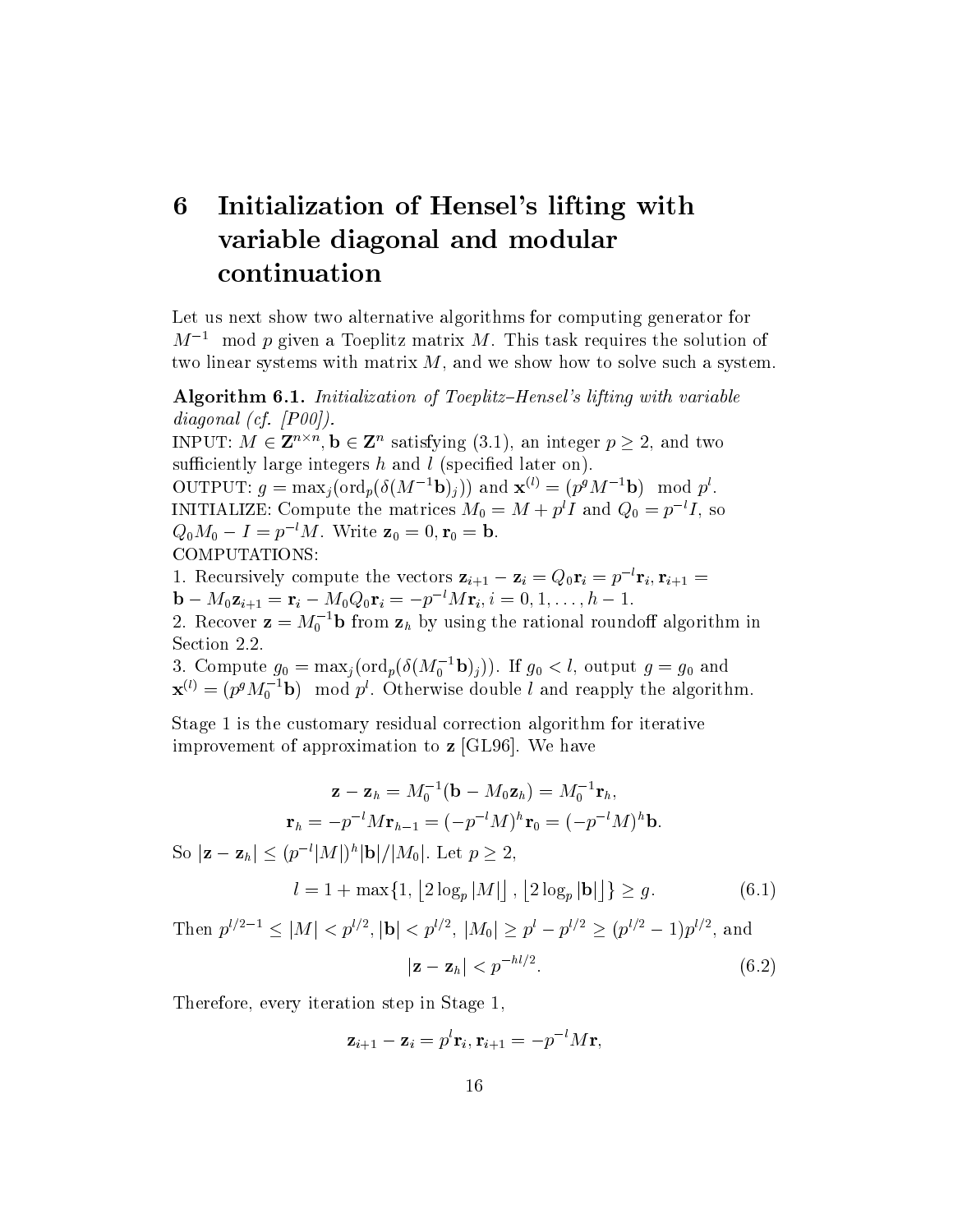contributes  $l/2$  additional correct p-digits in the p-adic representation of z. Rounding the components of  $\mathbf{r}_{i+1}$  to (say) l leading *p*-digits may destroy at most a single correct  $p$ -digit per component, whereas the computational precision would stay bounded to  $O(l \log p)$  bits. (This argument is a simplification of the routine backward error analysis of the iterative improvement algorithm which proves its numerical stability in a more general form [S80], [H96] versus our simplified case where  $Q$  is in a very special form of  $p^{-l}I$ .)

Now to ensure correct recovery of **z** with using rational roundoff, it is sufficient to approximate z by  $z_h$  within the error norm less than  $1/(n|M_0|^{2n-1})$ . Due to (6.1),(6.2), we achieve this as soon as

$$
p^{hl/2} > n(p^l + p^{l/2})^{2n-1} \ge n|M|^{2n-1},
$$

that is, as soon as

$$
(hl/2)\log p \ge (2n-1)(l/2)\log p + \log n
$$

This inequality holds for  $h \geq 2n - 1 + (2 \log n)/(\log p^l)$ . Therefore, the arithmetic and Boolean bit cost of performing stage 1 are bounded by

$$
\xi = O(hm(n)) = O(nm(n)), \quad \eta = \xi \mu(l \log p), \tag{6.3}
$$

respectively. Under (6.1), we express the bit cost in terms of  $|M|$  and n as follows,

$$
\eta = O(nm(n)\mu(\log|M|)).\tag{6.4}
$$

If initially  $l \leq g$ , then finally,  $g \leq l < 2g$ , so the bit cost bound turns into

$$
\eta = \xi \mu(g \log p) = O(nm(n)\mu(g \log p)).\tag{6.5}
$$

Rational roundoff at Stage 2 requires  $O(\mu(d) \log d)$  bit operations for  $d = n \log|M_0| = n \log|M + p^l I| = O(nl \log p)$  per an entry of z. To decrease the overall bit cost of the recovery to the level below the lifting cost, we employ our techniques of Sections 3 and 4 again. That is, we first apply Algorithm 6.1 with randomization to computing  $s_n = s_n(M)$ probabilistically (by using random vectors  $\mathbf{b}^{(k)}$  and  $\mathbf{c}^{(k)}$  as in Sections 3 and 4), and then all components of  $s_n(z)$  become integers and are recovered cost-free. Thus the asymptotic bit cost bounds  $(6.3)$ – $(6.5)$  cover the entire cost of performing Algorithm 6.1.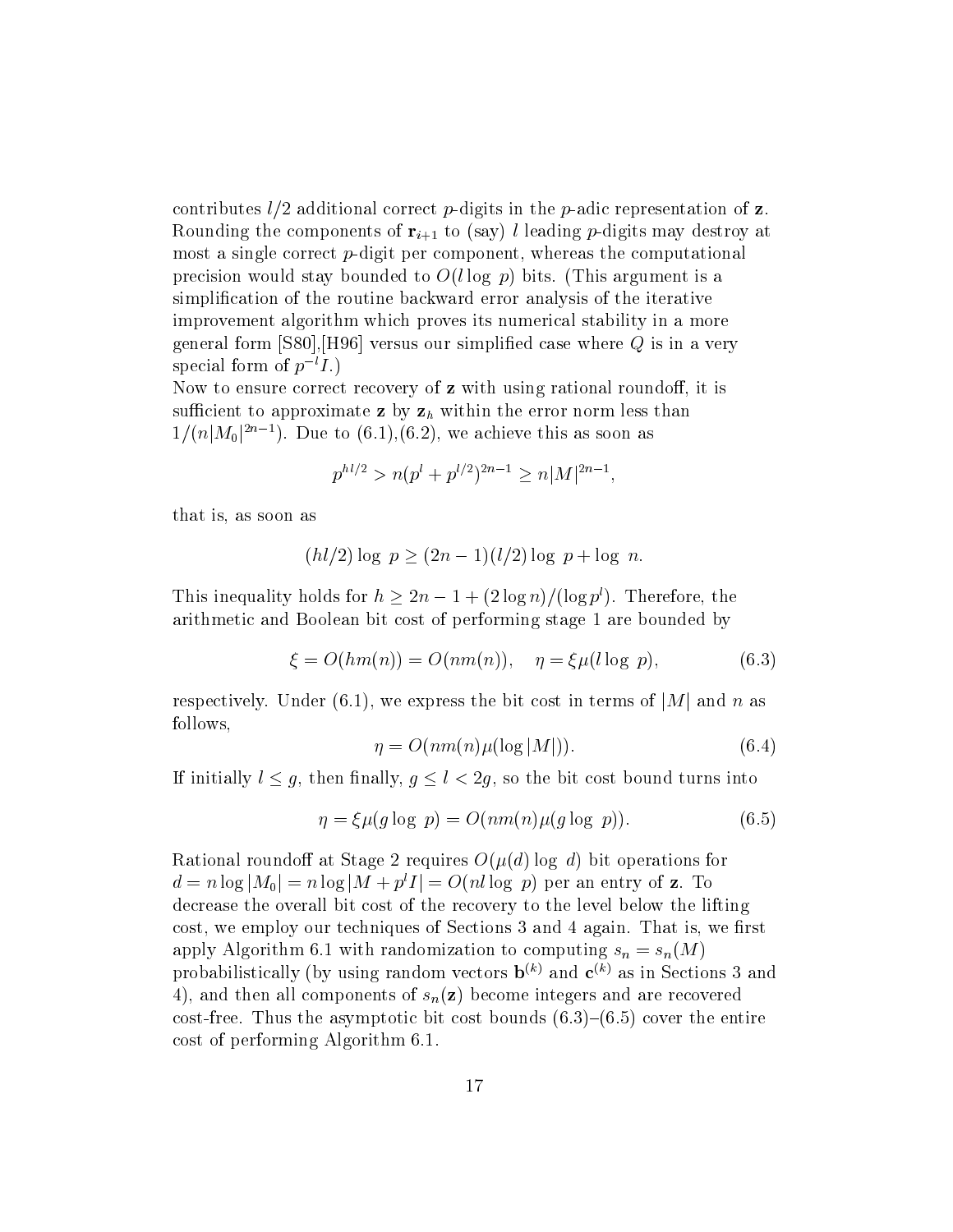The next algorithm is similar to Algorithm 6.1. It solves the same computational problem by first computing  $M_0^{-1}$  mod q for a fixed prime q<br>distinct from p and then computes  $M_0^{-1}$  mod  $q^h$ ,  $M_0^{-1}$ **b** and  $M_0^{-1}$ **b** mod p. Its analysis is simpler, but this algorithm requires computations modulo another prime q, whereas Algorithm 6.1 for  $p = 2$  performs all computations with binary numbers and also outputs binary integers.

Algorithm 6.2. Initialization of Toeplitz-Hensel's lifting with modular  $continuation.$ 

INPUT:  $M \in \mathbf{Z}^{n \times n}$ ,  $\mathbf{b} \in \mathbf{Z}^n$ , satisfying (3.1) an integer  $p > 2$ . OUTPUT:  $q = \max_i(\text{ord}_n(\delta(M^{-1}\mathbf{b})_i))$  and  $(p^gM^{-1}\mathbf{b}) \mod p$ . INITIALIZE: Choose an integer  $q > 1$  coprime with p. (Sample choices are given by  $p, q \in \{2, 3, 5\}$  or by p and q being powers of 2, 3, or 5.) COMPUTATIONS: 1. Compute  $s = p^{-1} \mod q, t = q^{-1} \mod p$ , and the matrix  $M_0 = pI + qM$ , so  $Q = M_0^{-1} \mod q = sI$ . 2. Apply Algorithm 3.1 for M replaced by  $M_0$  and p by q to compute  $M_0^{-1}$ **b** mod  $q^h$ . Choose h sufficiently large and recover  $M_0^{-1}$ **b**. 3. Compute and output  $g = \max_i(\text{ord}_p \, \delta((M_0^{-1} \mathbf{b})_i))$  and  $p^g(M_0^{-1} \mathbf{b})$ mod  $p = (tp^g M^{-1}b) \mod p$ .

Including Algorithm 6.2 as a block in the parallel algorithm in [P00] (with Newton's lifting replacing Hensel's lifting) enables dramatic simplification because most part of [P00] is devoted to fast parallel computation of the initial matrix  $M^{-1}$  mod p. Furthermore, some complications in [P00] are due to using the MBA algorithm, which involves many auxiliary Toeplitz-like matrices for a Toeplitz input matrix  $M$ , whereas Algorithm 6.2 avoids these complications by operating only with  $M$  and its inverse.

# References

- [ABM99] J. Abbott, M. Bronstein, T. Mulders. Fast Deterministic Computations of the Determinants of Dense Matrices, Proc. of International Symposium on Symbolic and Algebraic Computation  $(ISSAC'99)$ , 197-204, ACM Press, New York, 1999.
- [BGY80] R. P. Brent, F. G. Gustavson, D. Y. Y. Yun, Fast Solution of Toeplitz Systems of Equations and Computation of Padé Approximations, *J. Algorithms*, **1**, 259-295, 1980.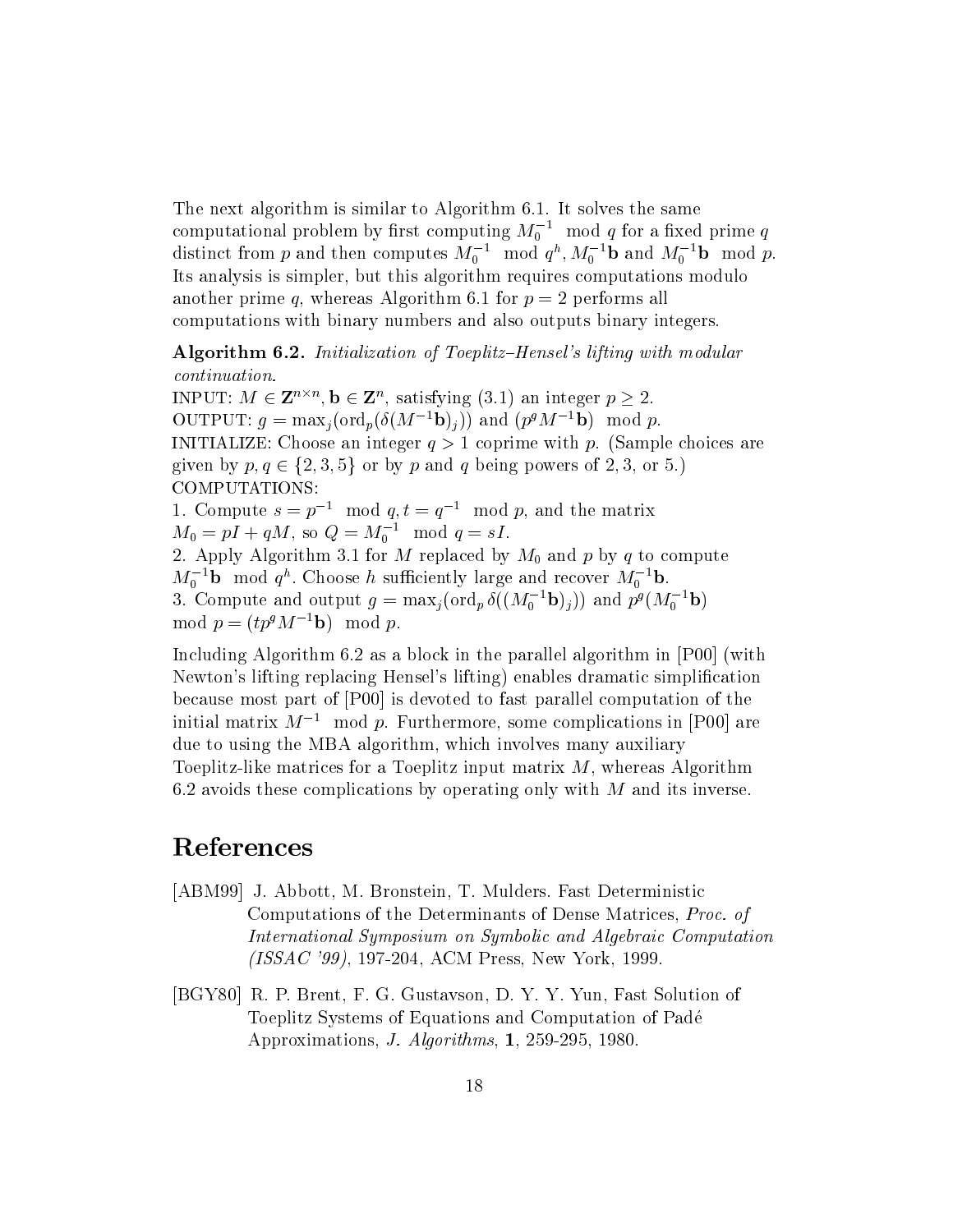- $[BP94]$ D. Bini and V. Y. Pan, *Polynomial and Matrix Computations*, Volume. 1: Fundamental Algorithms, Birkhäuser, Boston, 1994.
- [CFG99] G. Cooperman, S. Feisel, J. von zur Gathen, G. Havas, GCD of Many Integers, Computing and Combinatorics, Lecture Notes in Computer Science, 1627, 310–317, Springer, Berlin, 1999.
- $[CK91]$ D.G. Cantor, E. Kaltofen, On Fast Multiplication of Polynomials over Arbitrary Rings, Acta Informatica,  $28(7)$ , 697-701, 1991.
- $[D82]$ J. D. Dixon, Exact Solution of Linear Equations Using p-adic Expansions, *Numerische Math.*,  $40$ , 137–141, 1982.
- [EGV00] W. Eberly, M. Giesbrecht, G. Villard, On Computing the Determinant and Smith Form of an Integer Matrix, Proc. 41st Annual Symposium on Foundations of Computer Science  $(FOCS'2000)$ , 675–685, IEEE Computer Society Press, Los Alamitos, California, 2000.
- $[GL96]$ G. H. Golub, C. F. Van Loan, *Matrix Computations*, Johns Hopkins University Press, Baltimore, Maryland, 1996.
- $[GG99]$ J. von zur Gathen, J. Gerhard, Modern Computer Algebra, Cambridge University Press, Cambridge, UK, 1999.
- $[H96]$ N. J. Higham, Accuracy and Stability of Numerical Algorithms, SIAM Publications, Philadelphia, 1996.
- $[KS99]$ T. Kailath, A. H. Sayed (editors), Fast Reliable Algorithms for Matrices with Structure, SIAM Publications, Philadelphia, 1999.
- $[MC79]$ R. T. Moenck, J. H. Carter, Approximate Algorithms to Derive Exact Solutions to Systems of Linear Equations, Proceedings of EUROSAM, Lecture Notes in Computer Science, 72, 63-73, Springer, Berlin, 1979.
- $[P87]$ V. Y. Pan, Complexity of Parallel Matrix Computations, Theoretical Computer Science, 54, 65-85, 1987.
- $[P88]$ V. Y. Pan, Computing the Determinant and the Characteristic Polynomials of a Matrix via Solving Linear Systems of Equations, Information Processing Letters, 28, 71-75, 1988.